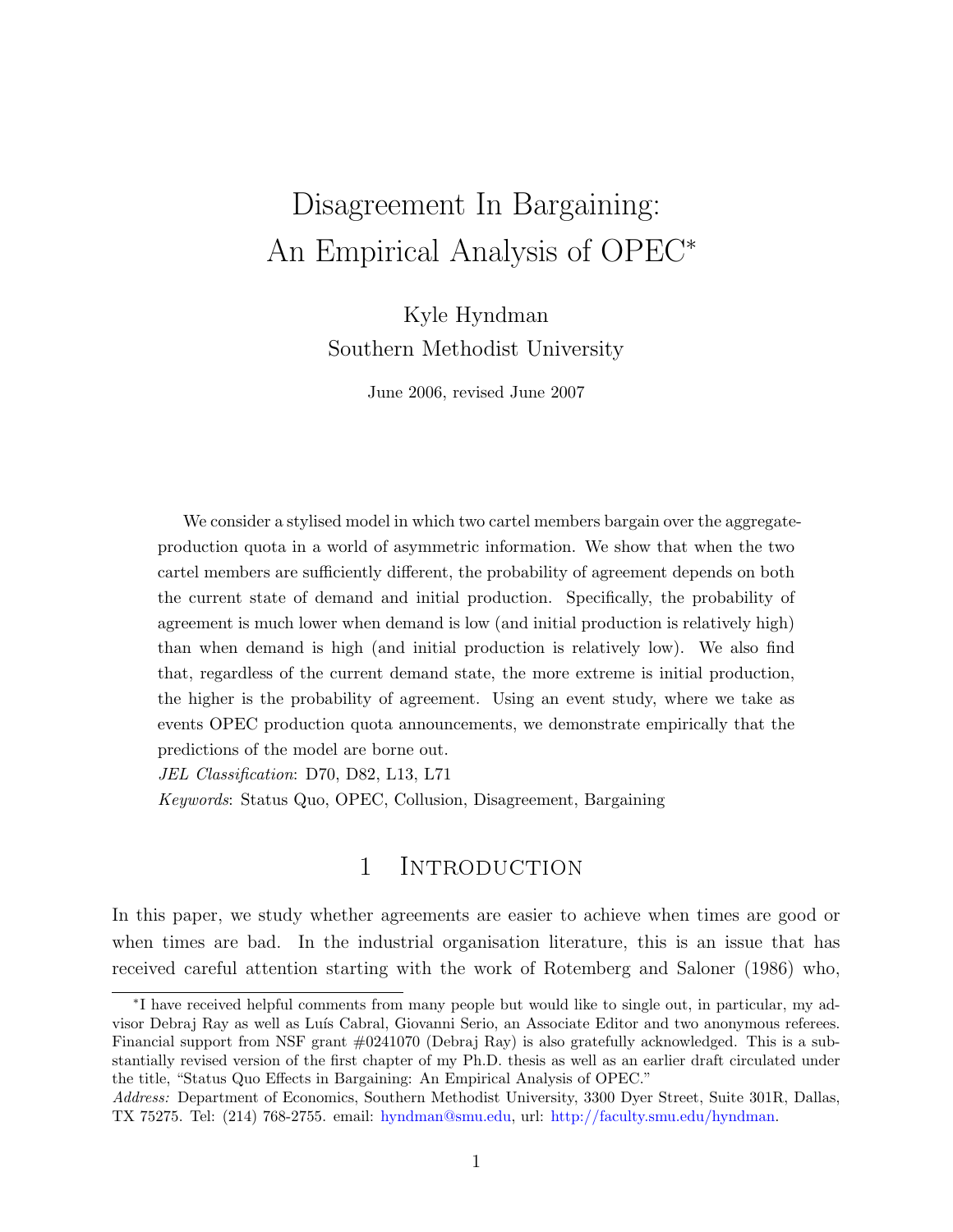more precisely, ask when is it easier for firms to collude. In a world of i.i.d. demand shocks, Rotemberg and Saloner show that collusion is most difficult when demand is high. Subsequent work has provided conditions for which it is hardest to collude during recessions (see e.g., Athey, Bagwell and Sanchirico – henceforth ABS –  $(2004)$ , Bagwell and Staiger (1997) and Satiger and Wolak (1992)). There is also some debate at the empirical level as to whether collusion is easier or harder to sustain during good times. Scherer and Ross (1990, Ch. 8) have argued that collusion is more difficult to sustain during recessions. Wilson and Reynolds (2005) provide empirical evidence consistent with the view that successful collusion is more difficult during booms, though they caution that other macroeconomic factors may be at play which are not captured by their oligopoly model (see p.  $165$ ).<sup>1</sup>

We contribute to this debate by providing a model in which the probability of agreement depends on the current state of nature, and by providing conditions under which agreements are more likely in good times than in bad times. Our model eschews the traditional oligopoly models in favour of a bargaining approach. This is because our interest lies in examining the behaviour of the Organization of Petroleum Exporting Countries (OPEC) and we feel that the bargaining problem its members confront at each meeting cannot be ignored. OPEC is obviously a cartel that restricts output in order to obtain super-competitive profits and must be concerned with the incentives each of its members has to overproduce. Given the many folk theorems present in the literature, there is not a unique way to split the gains from cartelisation of the oil market, and the problem of splitting these gains involves a great deal of closed-door negotiations. At times individual members' posturing for market share leads to extended periods of inaction, causing lower (though still super-competitive) profits for all.

Before discussing the precise details of our bargaining model, we first motivate the necessary departure from the standard oligopoly models of collusion. Consider ABS (2004) who study optimal collusive behaviour when firms' marginal costs are subject to random shocks.<sup>2</sup> While they show that collusion is more difficult to sustain during bad times, their model makes other predictions which are not borne out in our data. In particular, market share instability is a key feature of ABS (and other models of collusion), since low-cost firms are allowed to undercut the monopoly price without fear of punishment in the low-demand state. In contrast, at least since the early 1980s, OPEC has been playing a quantity game, setting shares of an aggregate quota and allowing prices to fluctuate.

If one looks at Figure 1, which displays each member's share of the aggregate quota over

<sup>1</sup>Although Wilson and Reynolds's model is non-collusive, many of its testable implications are identical to those of Staiger and Wolak (1992), which is a model of collusion. We will discuss Staiger and Wolak (1992) below.

<sup>&</sup>lt;sup>2</sup>In the context of OPEC, it may strain reality to assume that marginal costs are unknown and subject to random shocks; however, it is reasonable to assume that there are other economic and political factors, which are unknown and random, that affect a country's "opportunity" marginal cost.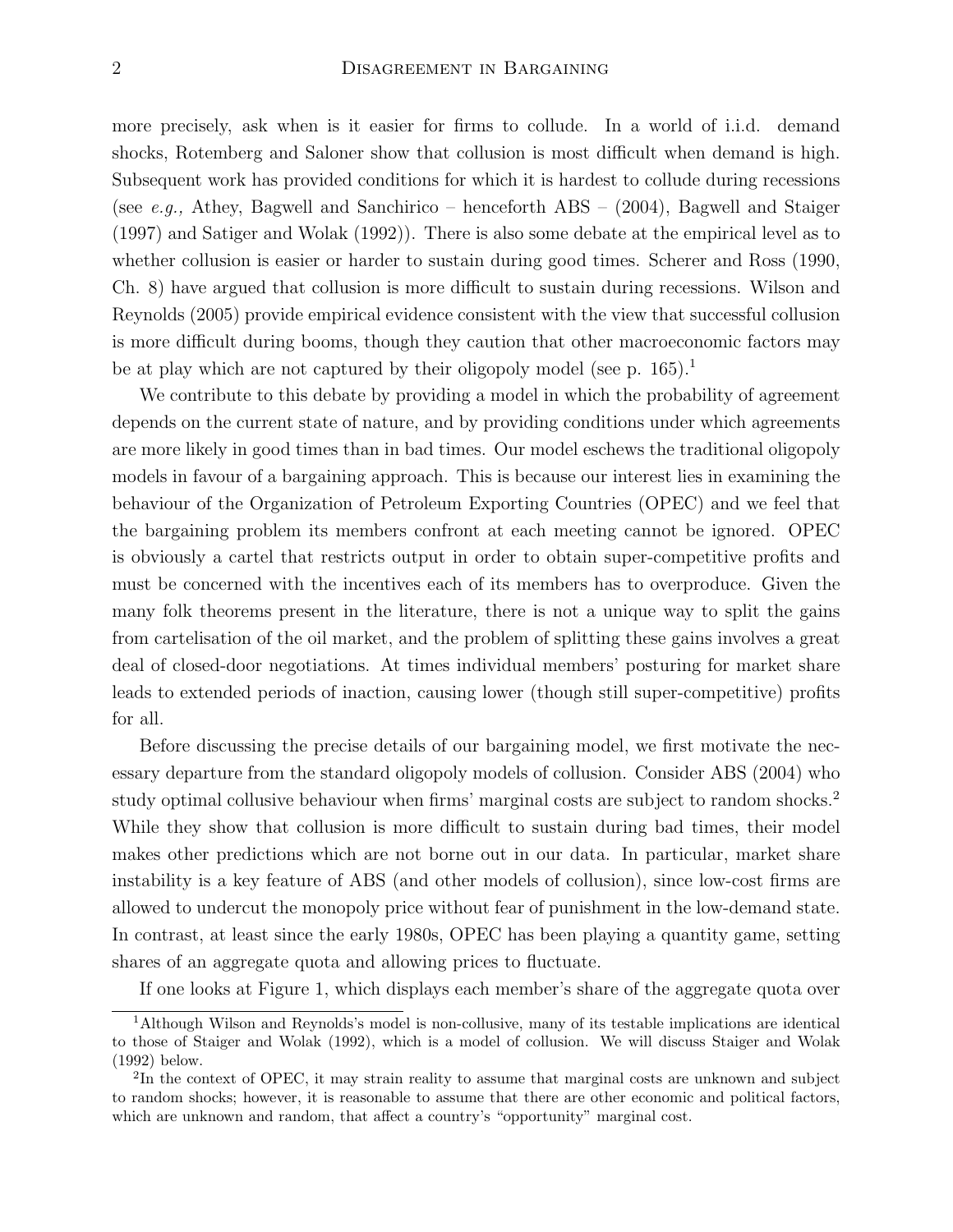time, it appears that the shares of most countries have been relatively stable over time. There are a couple of exceptions but we feel that they have little to do with OPEC. For example, during the first Persian Gulf War, Saudi Arabia's share of the aggregate quota increased dramatically, while Iraq's and Kuwait's shares dropped to zero. Following the war, Kuwait's share recovered to its pre-war level, while Iraq's share has fluctuated widely for obvious political reasons. To a lesser extent Indonesia's share has declined, while Qatar and Venezuela have seen their shares increase over time. For Indonesia, this is due mainly to declining reserves, while the increased prominence of Qatar and Venezuela can partly be explained by the drop in Iraq's production after 1998. Hence, our point is not that OPEC shares have not changed, but that they are much more stable than received theory would predict.<sup>3</sup>



Another important stylised fact which motivates our bargaining approach concerns the size of shocks and the probability of agreement. In Section 3.4, we show that for large shocks (positive or negative) OPEC is more likely to reach agreement than for small shocks. In the model of Staiger and Wolak (1992), for small negative shocks, the maximal level of collusion

<sup>&</sup>lt;sup>3</sup>One may also be concerned that while quota shares have been stable over time, actual production has not. Cheating is a problem in OPEC; however, Kaufmann et al (2004) have shown in a regression analysis that OPEC influences oil prices through two distinct channels: its announced quota and by how much it cheats on the quota. We focus on the former channel.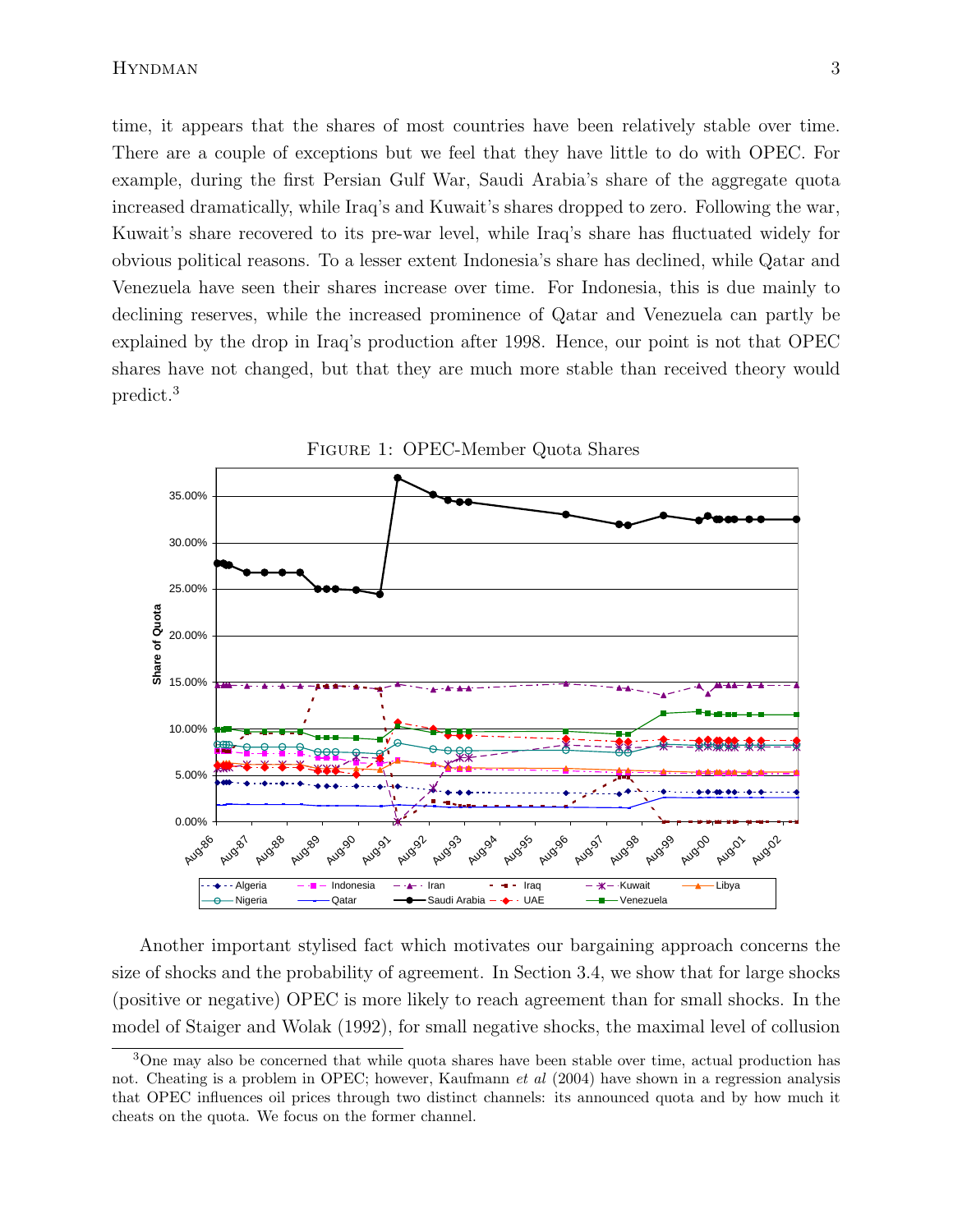decreases in a continuous manner, while for large negative shocks, collusion breaks down and players employ mixed strategies in the quantity-setting subgame. As with ABS, market shares are unstable but, beyond that, large shocks lead to unsuccessful collusion. In our bargaining model, the presence of private information creates a wedge between the interests of the proposer and the responder. Importantly, the size of this wedge is independent of the size of the demand shock. Therefore, for a larger demand shock, the private information is relatively less burdensome, leading to an increased likelihood of agreement.

We are not the first to discuss collusion and cartels in a bargaining framework. For example, Ray and Vohra (1997) use their model to characterise stable cartels, while Seidmann and Winter (1998) provide a brief discussion of cartels in the context of gradual coalition formation. In papers more closely related to ours, Cramton and Palfrey (1990, 1995) discuss cartel formation through the lens of mechanism design. The connection to bargaining is particularly strong in the latter paper where the authors include an explicit ratification stage. Finally, and perhaps most valuable to us, there is a survey by Levenstein and Suslow (2002) on what determines cartel success. In it, they argue that, "[b]argaining problems were much more likely to undermine collusion than was secret cheating" (p. 16). In addition they state that, "bargaining issues may arise as a result of a decline in demand" (p. 18). Scott Morton (1997) provides further evidence along these lines in her study of British shipping cartels arguing that, "It was much easier for a [cartel] to allocate six sailings a year to an entrant if the original members could keep their current schedules . . . Hence, increasing trade on a route made negotiating entry easier" (p. 702).

In Section 2 we provide our model of a quota-setting cartel and develop some testable implications, which we then take to our empirical study of OPEC. Our model completely abstracts from the problem of sustaining collusion, assuming that agreements between agents are binding and enforceable. In the model's static incarnation, there are two cartel members who negotiate over the aggregate quota, leaving individual shares fixed. The basic ingredients of the model are as follows: given demand and initial production, the proposer (firm 1) offers a potentially different aggregate quota, which is either accepted or rejected by the responder (firm 2). If the proposal is accepted, the new production level is implemented, while if it is rejected, the status quo obtains. In order to introduce the possibility of disagreement, we assume that there is some uncertainty over the respondent's ideal point. This uncertainty may arise, for example, due to randomness in its marginal cost of production, or other economic or political considerations that influence the respondent's ideal point.<sup>4</sup> Firms are also asymmetric in the sense that one of them, on average, has a higher ideal point

<sup>4</sup>For example, within the context of OPEC, one could argue that the state of relations between Saudi Arabia and the United States is an important factor that is subject to (private) fluctuations and likely influences Saudi Arabia's negotiating stance. There may also be idiosyncratic uncertainty regarding the effectiveness of sanctions on Iran, or insurgents' ability to disrupt Iraqi oils shipments.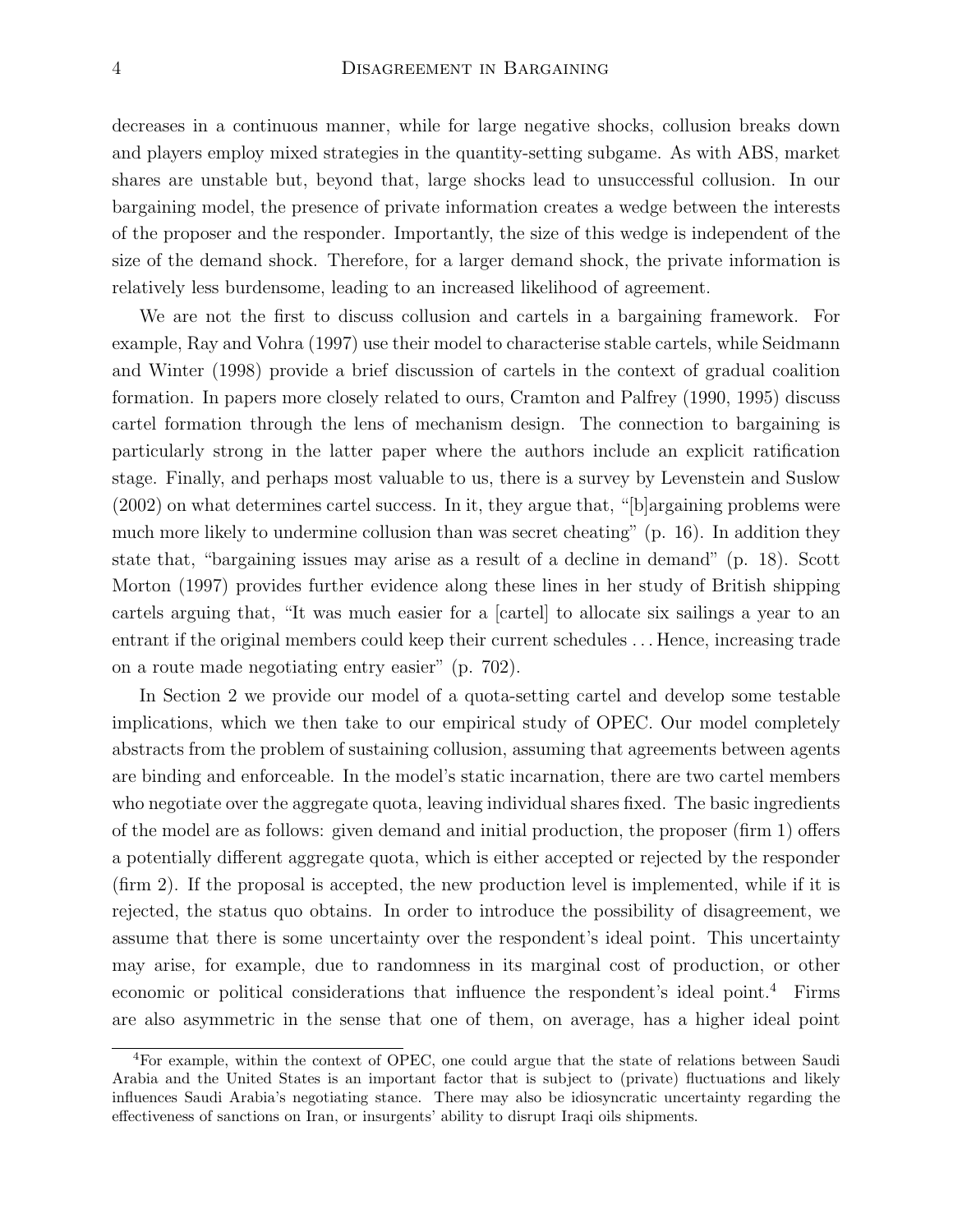than the other. We provide conditions under which disagreements are more likely when initial production is high relative to demand (and so should be reduced) than when initial production is low relative to demand (and so should be increased). We also show that the more extreme is initial production (either too high or too low), the more likely is an agreement to be reached.

Of course, the real-world in which OPEC operates is not static — demand fluctuates over time, as do costs and other economic and political variables. In Appendix A we show that the model's two main predictions remain intact in a dynamic world with Markovian demand shocks.

In Section 3 we turn to our empirical study of OPEC. Our approach is at first indirect. In particular, we conduct an event study in order to determine how oil prices react to various OPEC production quota announcements. As is standard with this kind of analysis, we measure the impact of announcements by examining the pattern of abnormal returns in the days surrounding each event. More specifically, we divide OPEC announcements into three classes: (1) increases in the aggregate quota, (2) decreases in the aggregate quota and (3) no change in the aggregate quota (or status quo). We then examine how the price of oil responds to each announcement type and argue that the results imply that OPEC members find it more difficult to agree during bad times than during good times.<sup>5</sup>

In analysing how oil prices react to the three kinds of announcements, Section 3.3 presents three stylised facts. First, we find no evidence of abnormal returns, either positive or negative, when OPEC announces an increase in the aggregate quota. Second, we find significantly positive abnormal returns following an announced reduction in the aggregate quota. Third, we find significantly negative abnormal returns following status quo announcements. This suggests that the market is surprised by status quo announcements and aggregate quota reductions, but not by announcements of increases in the aggregate quota. All three stylised facts hold for both the spot and two-month forward price of oil. Our take on this is as follows: status quo announcements represent a failure to reduce the quota during bad times. That is, during bad times, the market holds intermediate beliefs and so when the aggregate quota is reduced, a positive reaction occurs, while when no change is announced a negative reaction occurs. In contrast, during good times, OPEC always increases the aggregate quota and so the market fully expects this, leading to no reaction to such announcements.

The remainder of Section 3 takes pains to show that the initial results and our interpretation of them are robust. In particular, we explicitly correlate OPEC announcements with variables pointing to strength or weakness in the oil market (specifically inventory growth

<sup>5</sup>Note that through its influence on oil prices, OPEC also influences the profitability of oil companies because they all control substantial reserves whose value is tied to the world price of oil. Therefore, we would expect the same pattern of results to hold for stock market indices of oil companies. We will discuss this point in more detail later.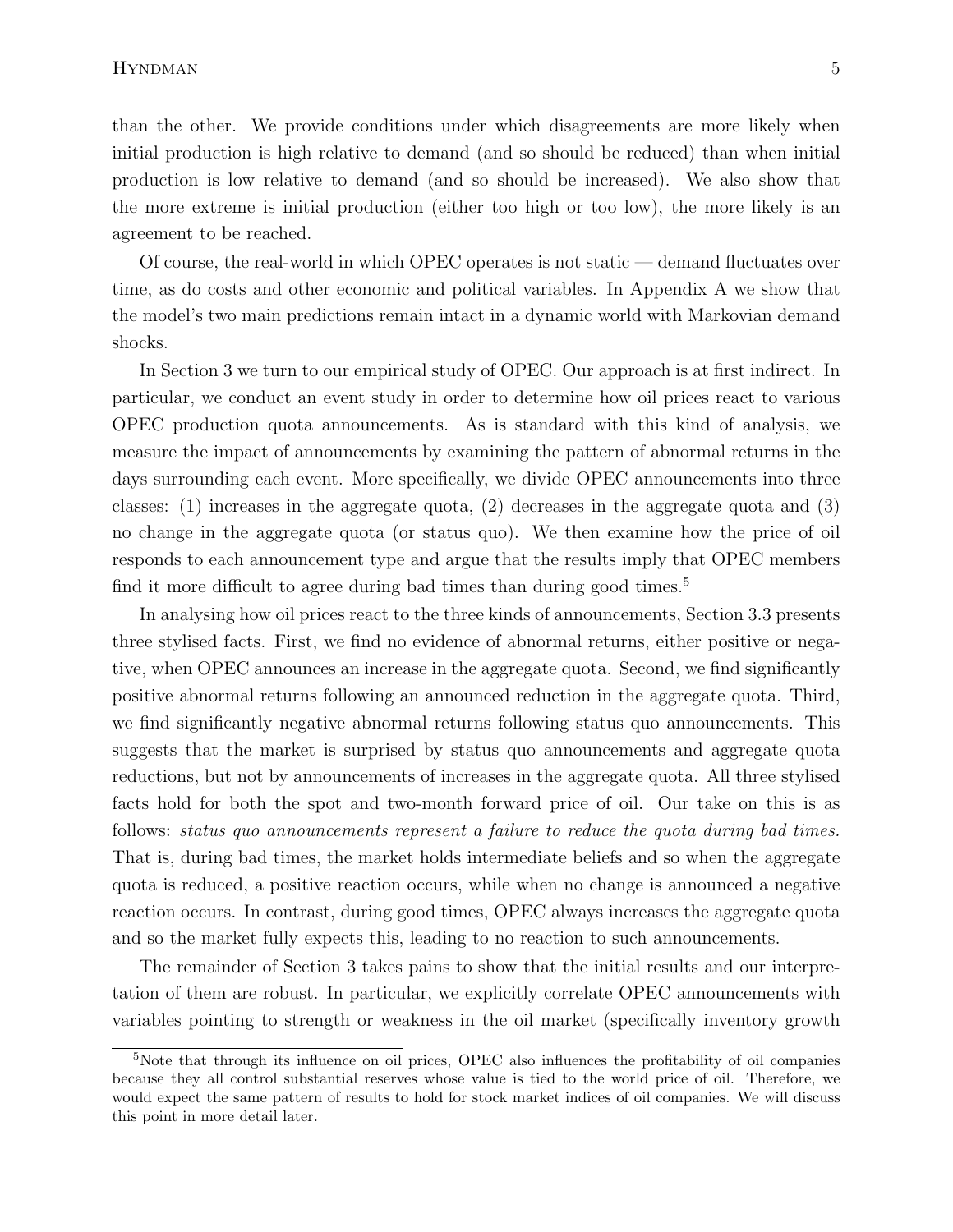by western nations and residual demand growth). Beyond merely reinforcing our earlier interpretation, these results support the model's second main prediction: the larger is the size of the shock, the more likely is OPEC to reach an agreement.

Finally, in Section 4 we provide some concluding remarks.

# 2 A Model of One-Sided Private Information

In this section we formulate our model of quota formation and derive its testable implications, which will then be taken to our empirical analysis of OPEC. In the main text we present only the static version of the model, leaving for Appendix A the generalisation to a dynamic framework.

As stated in the Introduction, assume that there are two firms in a cartel negotiating over the aggregate production Q. In order to keep things as simple as possible we make a number of assumptions. The timing is as follows: Given initial production  $Q_0$ , Firm 1, who faces an inverse demand curve  $P_1(A,Q) = A - Q$ , proposes a potentially new production level, Q' to firm 2 who either accepts it or rejects it. If the proposal is accepted,  $Q'$  is implemented, while if it is rejected, the status quo obtains. We also assume that firm 2 faces an inverse demand curve  $P_2(A, Q, \eta) = A + \eta - Q$ , where  $\eta$  is uniformly distributed on the interval  $[-\alpha, \alpha + 2\beta]$ , where  $\alpha, \beta \geq 0.6$  At the time firm 1 makes its proposal, the realisation of  $\eta$  is known to firm 2 but unknown to firm 1.

We interpret  $\alpha$  as capturing the degree of *symmetric* uncertainty in the model, whereas  $\beta = \mathbb{E}[\eta]$  captures the expected degree of asymmetry between firms 1 and 2. When  $\beta > 0$ , on average, firm 2's ideal quantity is  $\frac{A+\beta}{2}$ , whereas, firm 1's ideal quantity is only  $\frac{A}{2} < \frac{A+\beta}{2}$  $\frac{+\beta}{2};$ therefore, the larger is  $\beta$ , the more potential for tension there is between the two firms.<sup>7</sup>

We are now ready to solve for the equilibrium of this model and find conditions under which agreement is more difficult during "bad" times than during "good" times. In a static setting, the terms "good times" and "bad times" do not have a precise meaning. We will take "good times" to mean that initial production is low relative to the proposer's ideal point, whereas "bad times" will indicate initial production that is high relative to the proposer's ideal point. In the dynamic model, good and bad times will have a more precise meaning, but the results will not change.

Given an offer of Q and initial production  $Q_0$ , the responder will accept if and only if

<sup>&</sup>lt;sup>6</sup>While we have included the random component of firm 2's profit function as part of the inverse demand curve, this is for convenience only. Randomness could come from a variety of sources; for example, shocks to economic or political variable affecting the ideal point of the responder.

<sup>&</sup>lt;sup>7</sup>One could easily re-write the model with  $\beta$  < 0, in which case firm 2 will generally prefer lower production than firm 1. Similar predictions are easily derived, though we focus on  $\beta \geq 0$ .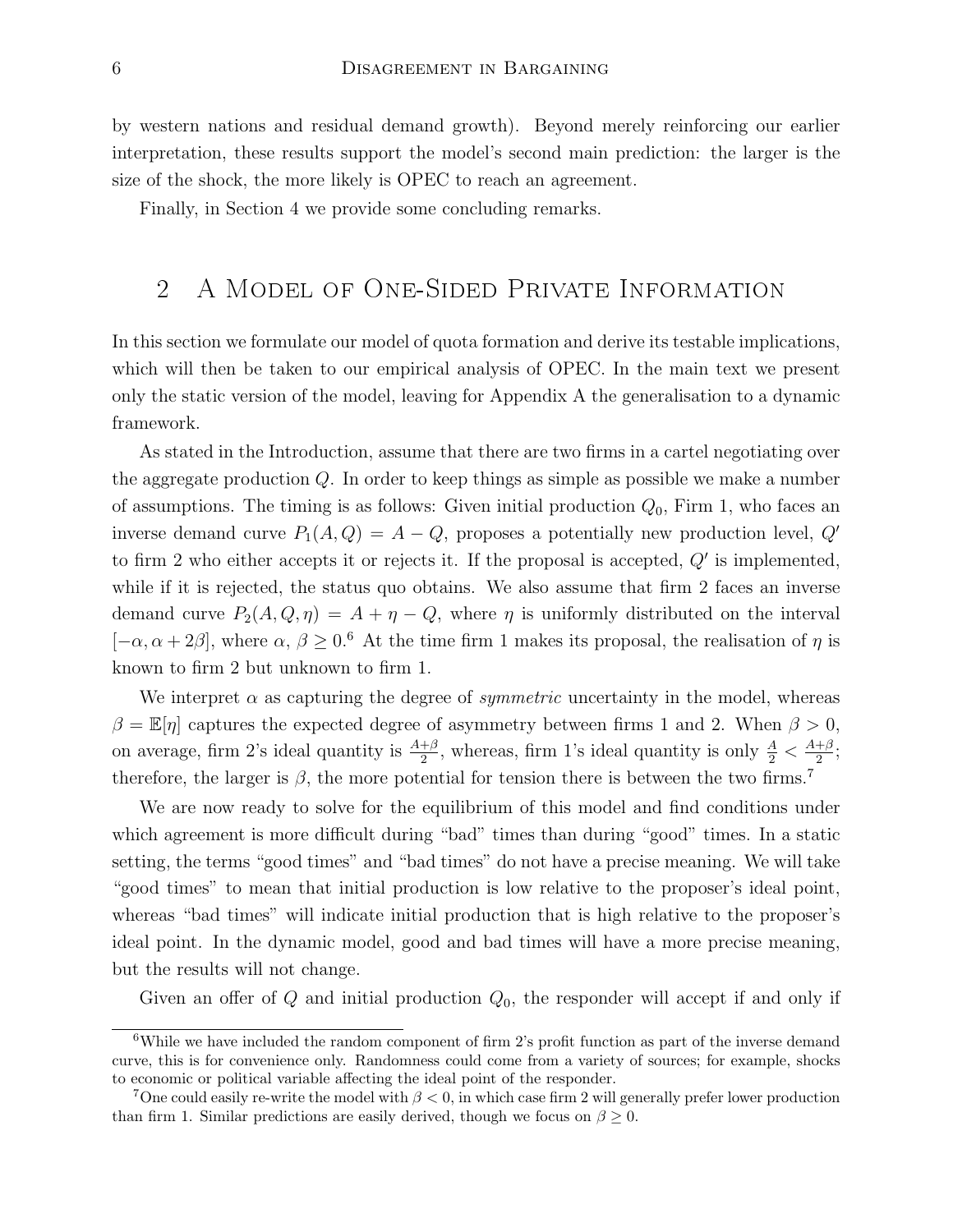$(A + \eta - Q)Q \ge (A + \eta - Q_0)Q_0$ , which can be rewritten as:

$$
\eta \left\{ \begin{array}{c} \le \\ \ge \end{array} \right\} Q_0 + Q - A \left\{ \begin{array}{c} \text{if } Q < Q_0 \\ \text{if } Q > Q_0 \end{array} \right\} \tag{1}
$$

Therefore, from the perspective of the proposer, the probability that the offer is accepted is given by:

$$
P(Q, Q_0) \in \begin{cases} 1, & \text{if } Q = Q_0 \\ \max\{0, \min\{1, \frac{Q + Q_0 - A + \alpha}{2(\alpha + \beta)}\}\}, & \text{if } Q < Q_0 \\ \min\{1, \max\{0, 1 - \frac{Q + Q_0 - A + \alpha}{2(\alpha + \beta)}\}\}, & \text{if } Q > Q_0 \end{cases}
$$
(2)

Given (2), we may write the expected profit function of the proposer as:

$$
\mathbb{E}[\pi_1(A, Q, Q_0)] = Q_0(A - Q_0) + P(A, Q, Q_0) [Q(A - Q) - Q_0(A - Q_0)] \tag{3}
$$

Despite a discontinuity at  $Q = Q_0$  for  $\beta \neq 0$ , it is easy to see that (3) is a continuous function of Q. Let  $Q^*(Q_0)$  denote the optimal proposal by firm 1 to firm  $2.8$ 

Our main results can be summarised in the following two propositions:

**Proposition 1.** Suppose that  $Q_0 < \frac{A}{2}$  $\frac{A}{2}$ . Then:

- $(a) Q^*(Q_0) \in [Q_0, \frac{A}{2}]$  $\frac{A}{2}$ .
- (b) The optimal proposal  $Q^*(Q_0)$  may be increasing or decreasing in  $Q_0$ ; however, there exists a threshold  $Q \leq \frac{A}{2}$  $\frac{A}{2}$  such that  $Q^*(Q_0)$  is increasing in  $Q_0$  for all  $Q_0 \geq Q$ .
- (c) The probability that the optimal offer is accepted,  $P(Q^*(Q_0), Q_0)$  is a (weakly) decreasing function of  $Q_0$ .

On the other hand, if  $Q_0 > \frac{A}{2}$  $\frac{A}{2}$ :

- $(a')$  Q<sup>∗</sup>(Q<sub>0</sub>) ∈  $\frac{A}{2}$  $\frac{A}{2}, Q_0].$
- (b') The optimal proposal  $Q^*(Q_0)$  may be increasing or decreasing in  $Q_0$ ; however, there exists a threshold  $\overline{Q} \leq A$  such that  $Q^*(Q_0)$  is increasing in  $Q_0$  for all  $Q_0 \in \left[\frac{A}{2}\right]$  $\frac{A}{2}, \bar{Q}].$
- (c') The probability that the optimal offer is accepted,  $P(Q^*(Q_0), Q_0)$  is a (weakly) increasing function of  $Q_0$ .

**Proposition 2.** If  $\beta > 0$ , then for all  $x \in [0, \frac{A}{2}]$  $\frac{A}{2}$ ,  $P(Q^*(\frac{A}{2}-x), \frac{A}{2}-x) \geq P(Q^*(\frac{A}{2}+x), \frac{A}{2}+x)$ , with a strict inequality for x sufficiently close to zero.

<sup>&</sup>lt;sup>8</sup>For ease of notation, we omit the obvious dependence of  $Q^*$  on both A and  $\beta$ .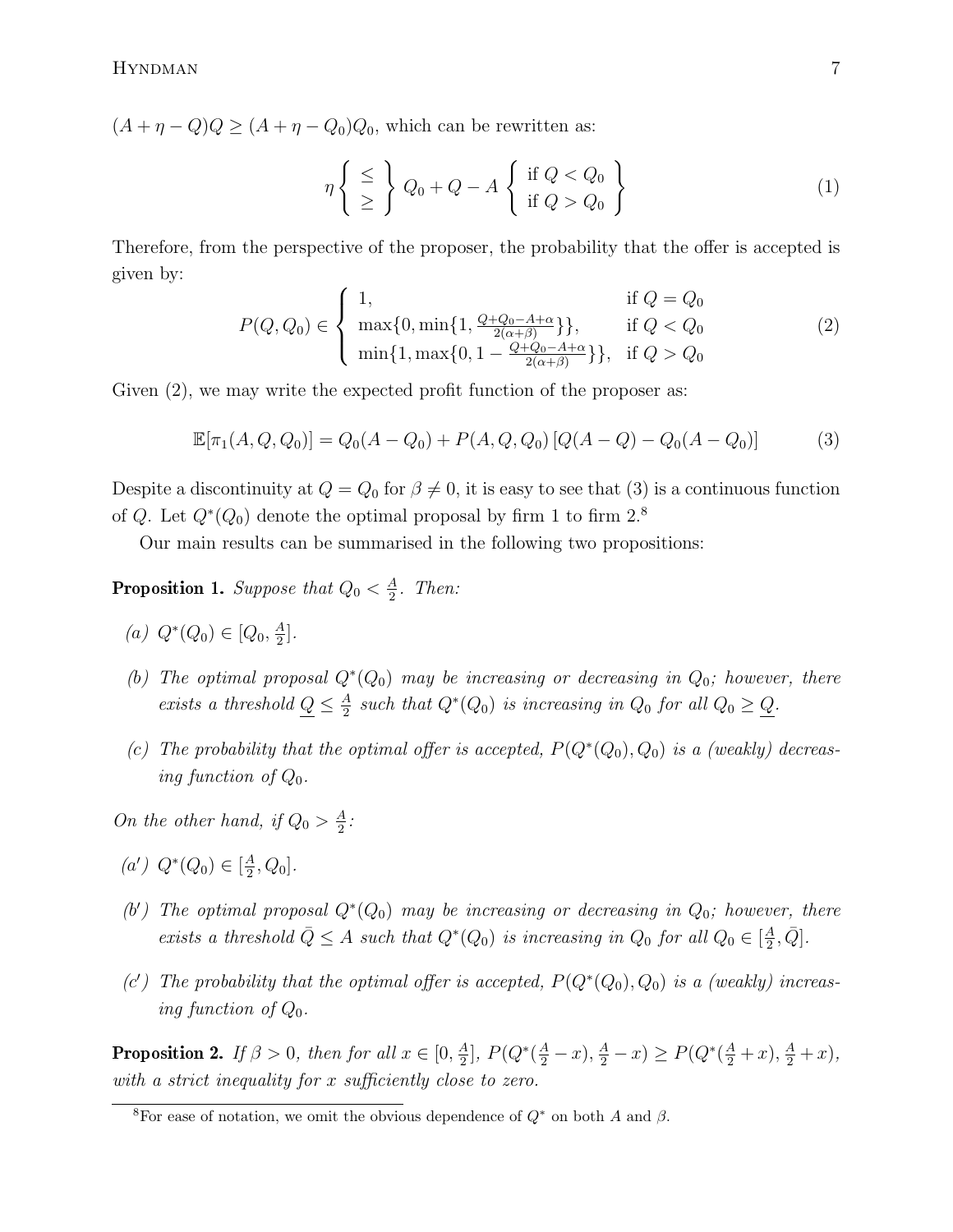Proposition 1 is essentially a computational exercise; however, some broad intuition can be given. When initial production is very low (and  $\alpha$  is not too large), the interests of the proposer and all responder types are aligned: both would like higher production. In such situations, agreements occur with probability 1 on firm 1's ideal point. Eventually, as the status quo increases the interests of the proposer and low responder types (i.e.,  $\eta \approx -\alpha$ ) will begin to diverge. At this stage the proposer has two options. Either she can continue to propose  $\frac{A}{2}$  and have the offer rejected with positive probability, or she can lower the proposal slightly in order to ensure "unanimous" consent. Initially, she will prefer the latter option thereby leading proposals to decrease. However, eventually, the quantity that would ensure unanimous consent becomes too low and so firm 1 prefers to increase her proposal and risk rejection by low responder types. This intuition also makes it apparent that the further away is initial production from firm 1's ideal point, the easier it is for agreement to be reached. There are two related reasons for this. First, the further initial production is from A  $\frac{4}{2}$ , the more there is to be gained by adjusting output (either up or down). Second, with extreme initial production levels the interests of the proposer and many responder types are aligned. In contrast, for more moderate levels of initial production, there is less to be gained from a change in output and the interests of more and more responder types will diverge from those of the proposer. Figure 2 depicts equilibrium offers for the particular example of  $(\alpha, \beta, A) = (2, 1, 10)$ , while Figure 3 shows the equilibrium acceptance probabilities for the same parameter values.

The logic behind Proposition 2 is also relatively straightforward. Firm 1's profit function,  $(A - Q)Q$  is symmetric about  $\frac{A}{2}$ ; however, when  $\beta > 0$ , on average firm 2 prefers higher quantities. Therefore, when initial production is high it is substantially more likely that the interests of the proposer and responder will diverge than it is when it is low. Importantly, as can be seen in Figure 3, there is a discontinuity at  $Q_0 = \frac{A}{2}$  $\frac{A}{2}$ . This arises due to the asymmetry of the distribution of responder types. Moreover, it is easy to see that as  $\beta$ increases, it becomes ever easier to increase production and ever more difficult to reduce it.

# 3 Empirical Analysis of OPEC

In this section, we turn our attention to OPEC. In particular, we seek empirical support for the two main predictions of the model:

- 1. Agreements are more likely in high-demand states than in low-demand states; and
- 2. Agreement is more likely the greater is the need to change the quota.

We begin by briefly describing the data and our empirical methodology.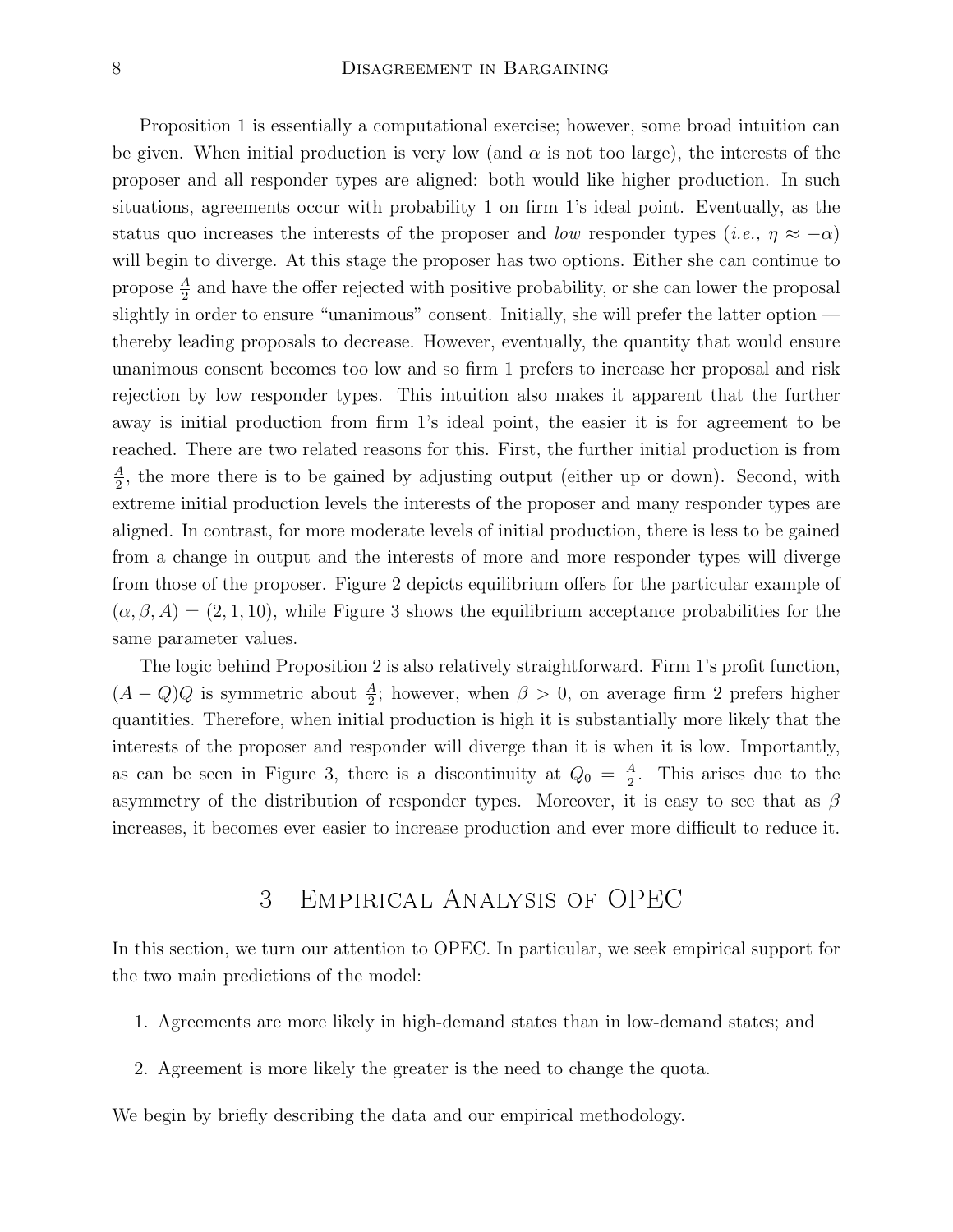



#### 3.1 Data

Our primary data consists of OPEC quota announcements over the period August 1986 to September 2002. These announcements come in three forms: aggregate-quota reductions, aggregate-quota expansions and status quo announcements. For each of these three announcement types we will examine how certain certain economic variables react through our event study. In particular, we will mostly concern ourselves with the reaction of oil prices to these announcements; however, we will also examine these announcements' effects on the stock market returns of groups of oil companies.

More precisely, our sample contains 52 announcements by OPEC, of which 51 can be unambiguously classified.<sup>9</sup> Eleven of these announcements are for aggregate-quota reductions, 17 for aggregate-quota increases and 23 maintain the status quo. We also have daily data on both the spot price and the two-month forward price of West Texas Intermediate crude

<sup>&</sup>lt;sup>9</sup>The meeting of December 28, 2001 formally announced that the quota reduction agreed to on November 14, 2001, but which was conditional on reductions by Norway, Russia and other producers, would be implemented. Therefore, it is not clear whether both of these announcements should be considered reductions, or if one should be considered a status quo announcement. Our analysis presumes that the November 14 announcement is a reduction, while the December 28 announcement is not. None of the results presented are sensitive to this.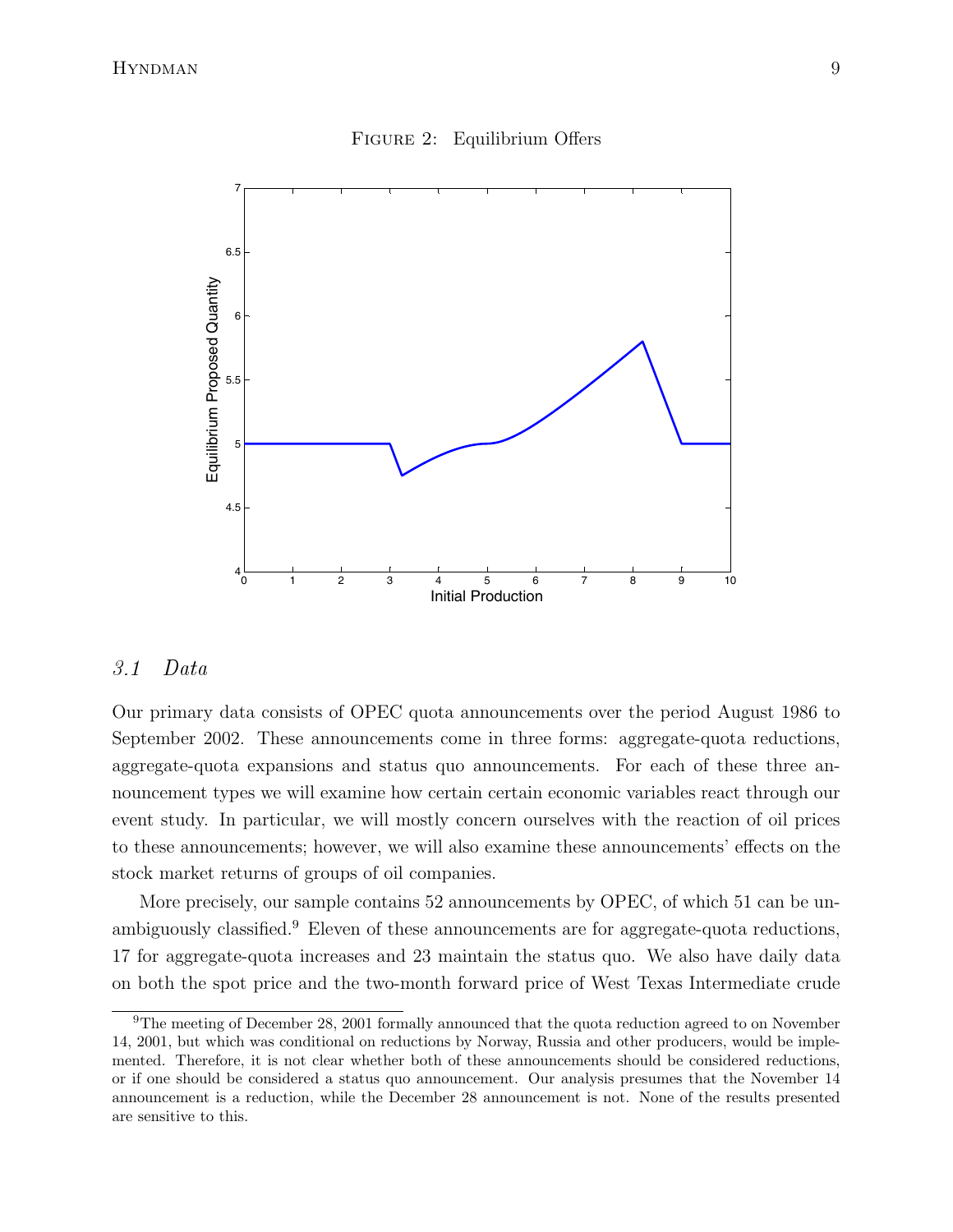

FIGURE 3: Equilibrium Acceptance Probability

oil. While OPEC has its most immediate impact on oil prices through its actions, it also indirectly influences the profitability of oil companies because they control substantial oil reserves whose value is tied to the world market price of oil. Therefore, to the extent that we see a reaction in oil prices to OPEC announcements, we should see a similar reaction in the stock prices of these oil companies. In order to capture this, we also conduct our event study on an index of all oil companies, as well on a sub-index of exploration and production companies, whose profitably is most directly tied to the price of oil amongst all the oil industry sub-sectors.<sup>10</sup>

Later, in examining the robustness of the results of our event study and in showing support for the second prediction of the theoretical model, we will also explicitly correlate the outcome of OPEC meetings to economic fundamentals which point to strength or weakness in the oil market from OPEC's perspective. In particular, we will look at the effect of changes in crude oil inventories by western nations and residual demand growth<sup>11</sup> on the likelihood of agreement.

<sup>&</sup>lt;sup>10</sup>All of these, including the two series of oil prices, were obtained from Datastream. The specific oil company indices used were OILEPAM and OILGSAM. The former is an index of the exploration & drilling sub-sector, while the latter is an index for the overall oil sector for the Americas.

<sup>&</sup>lt;sup>11</sup>That is, the demand for oil that is left over after accounting for non-OPEC oil production.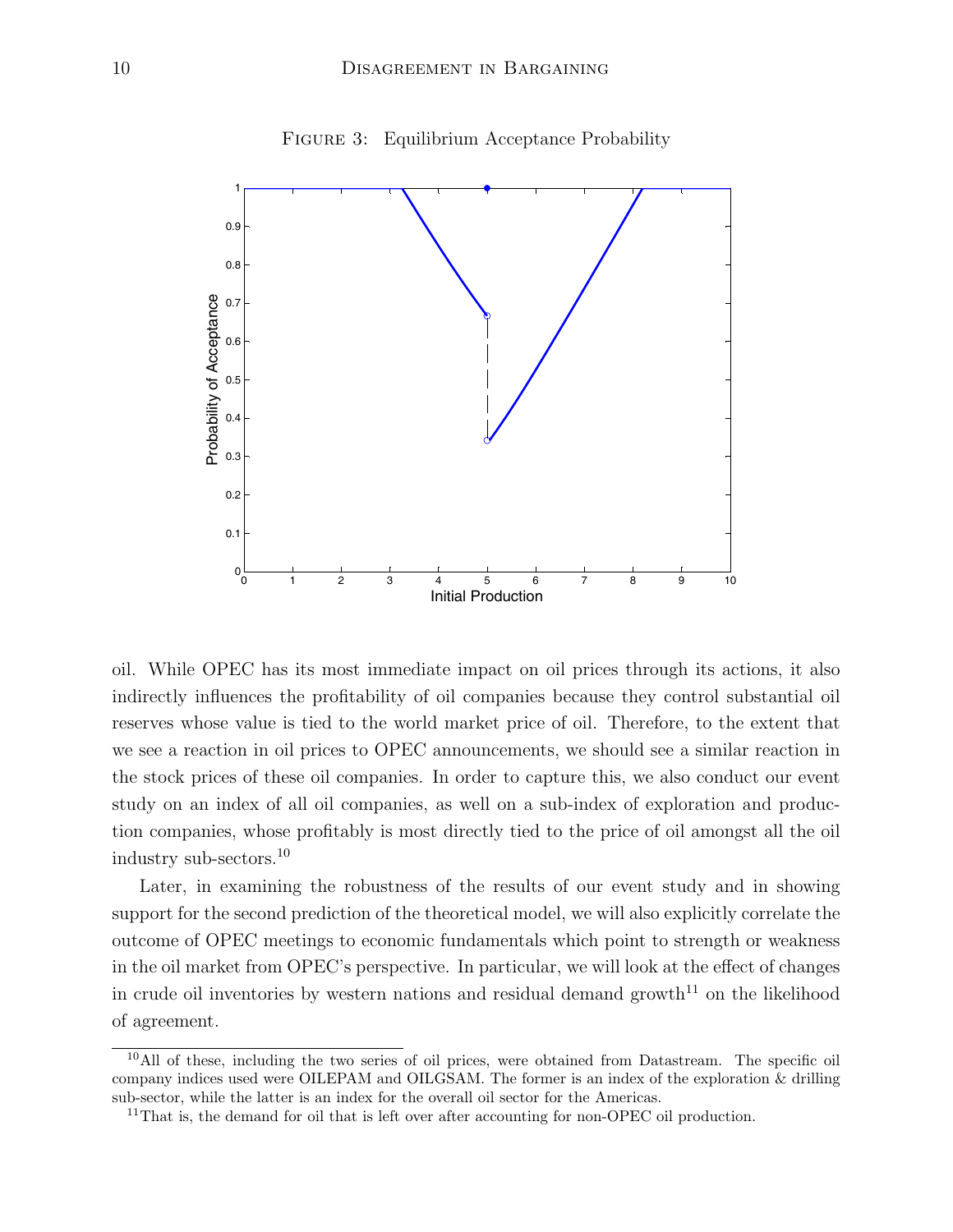Before proceeding with the results, a word on OPEC is warranted. First, note that OPEC typically holds between two and four regularly scheduled meetings per year, but will sometimes call extraordinary meetings.<sup>12</sup> Often these extraordinary meetings are announced at the conclusion of a regularly scheduled meeting and usually occur between one and three months later. There has also been a downward trend in the duration of OPEC meetings. In the 1980s it was not uncommon for meetings to last several days. However, in recent years, OPEC meetings have become much more of a formality, with all of the tough negotiating taking place in the days and weeks before the actual gathering. It is this feature of OPEC which necessitates a special event window in our empirical analysis (see discussion below). Table 3 summarises the OPEC meetings in our sample. Specifically, it provides the start and end date of the meeting, the type of meeting, the announced change in the quota as well as the year on year change in each of inventories, residual demand and the spot price of oil.

### 3.2 Methodology

Our main tool of analysis is the by now well familiar method of event studies. In particular, we will look at the cumulative abnormal return functions for oil prices and stock-market indices of oil oil companies in a window around OPEC announcements. The reader is referred to the summary of event study techniques found in Campbell *et al* (1997).

Note that the timing of the OPEC announcements are all known well in advance, but the precise announcement  $(i.e.,$  whether OPEC announces an increase in the quota, a decrease in the quota or no change in the quota) is presumably not known until the announcement is actually made. The main question that arises from this methodology is the choice of the size of the event window. We take ours to be relatively large in comparison to much of the existing empirical literature  $-15$  to 20 days on either side of the announcement date  $-$  for a number of reasons. As can be seen from Table 3, at least in the early days, OPEC meetings tended to last many days; therefore, in order to capture any information leakages during the meeting, the event window should encompass the entire duration of the meeting. Of course, more recently, OPEC meetings have become more "summit-like", with major negotiations taking place before the meeting itself. It would still seem prudent to take a sufficiently large window in order to include the negotiating phase, for as Mabro (2001) indicates, OPEC members are often in the habit of making public their conflicting negotiating stances. Similarly, after the announcement has occurred, OPEC members often make public declarations either in favour of or against the particular announcement, or about the level of discord within OPEC. All of these issues are relevant to our study, and so we feel, should be accommodated for when choosing the event window. Therefore, by choosing the window to be relatively large, we

 $12$ The current trend is for two regularly scheduled meetings per year but with more frequent extraordinary meetings.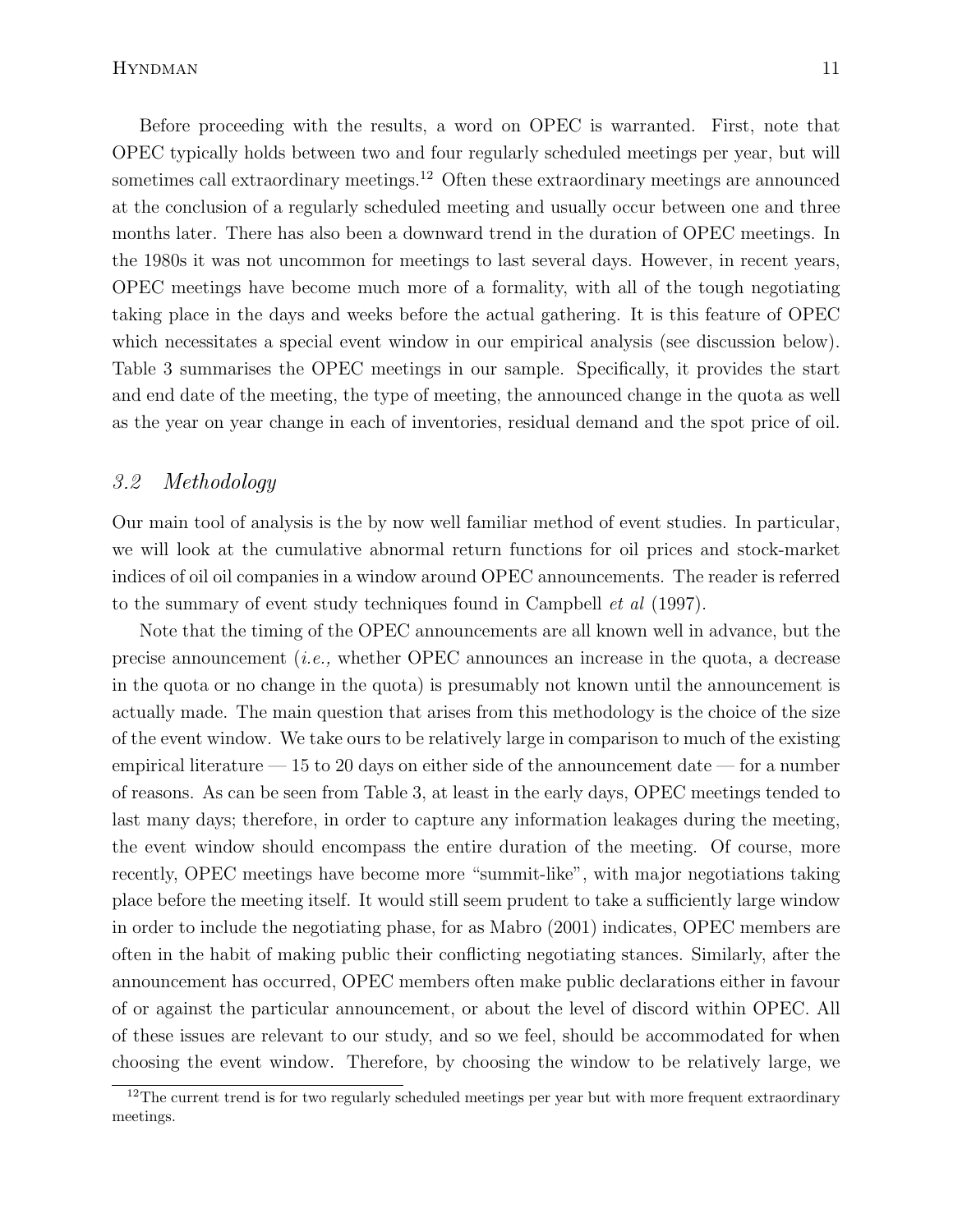seek to capture important information leakages both before and after the event that signal whether or not an agreement is likely to be reached, and if so, whether it is likely to be abided by.

### 3.3 Results: Probability of Agreement & Business Cycle

#### 3.3.1 Normal & Extraordinary Meetings

Figure 4 plots the cumulative abnormal return functions for each of the three announcement types for the two month forward price of oil. In Appendix B we provide identical figures for the spot price of oil, as well as for an index of oil companies and an index of exploration  $\&$ drilling companies. Consider first announcements to decrease the aggregate quota. As can be seen in Figure 4 and in Table 4, for the two-month forward price of oil, the spot price of oil and exploration companies, the cumulative abnormal returns become significantly positive at the end of the event window at the 5% level (one-sided test). Indeed, here the effect is quite strong; for both the spot and two month forward price of oil, at the end of the event window, the cumulative abnormal returns are nearly 10% while in for exploration and drilling companies they are approximately 6%. As can be seen from Figure 8 and Tables 5 – 7, while significance varies, the CAR functions for aggregate quota reductions are remarkably similar across the measures we used. In particular, in the days leading up to an announced reduction in the aggregate quota, positive abnormal returns accrue, peaking approximately 3 days before the announcement and then make a significant fall, only to recover again at the end of the window. Finally, after some days and once OPEC's resolve becomes clear the markets reaction turns favourable. Thus by announcing a reduction in the aggregate quota, OPEC has the ability to substantially influence oil prices, and also the stock market price of oil companies.

Next consider status quo announcements. We find negative cumulative abnormal returns which start to accrue in the days leading up to the announcement, continuing to further decline in the days after the announcement. Indeed, for exploration & drilling companies and for the oil industry as a whole, the cumulative abnormal returns are significantly less than zero at the 5% level (one-sided test; see Tables 7 and 6) towards the end of the event window. It is also important to note that these abnormal returns are quite large in percentage terms. At the end of the event window, the cumulative abnormal returns are between -2 and -3.5%. Thus, by its inaction, oil prices are significantly lower than they would have been but for the impact of OPEC's status quo announcement.

Finally we consider announcements of aggregate quota increases. In all cases, announcements of increases in the aggregate quota were met with no significant abnormal returns either positive or negative.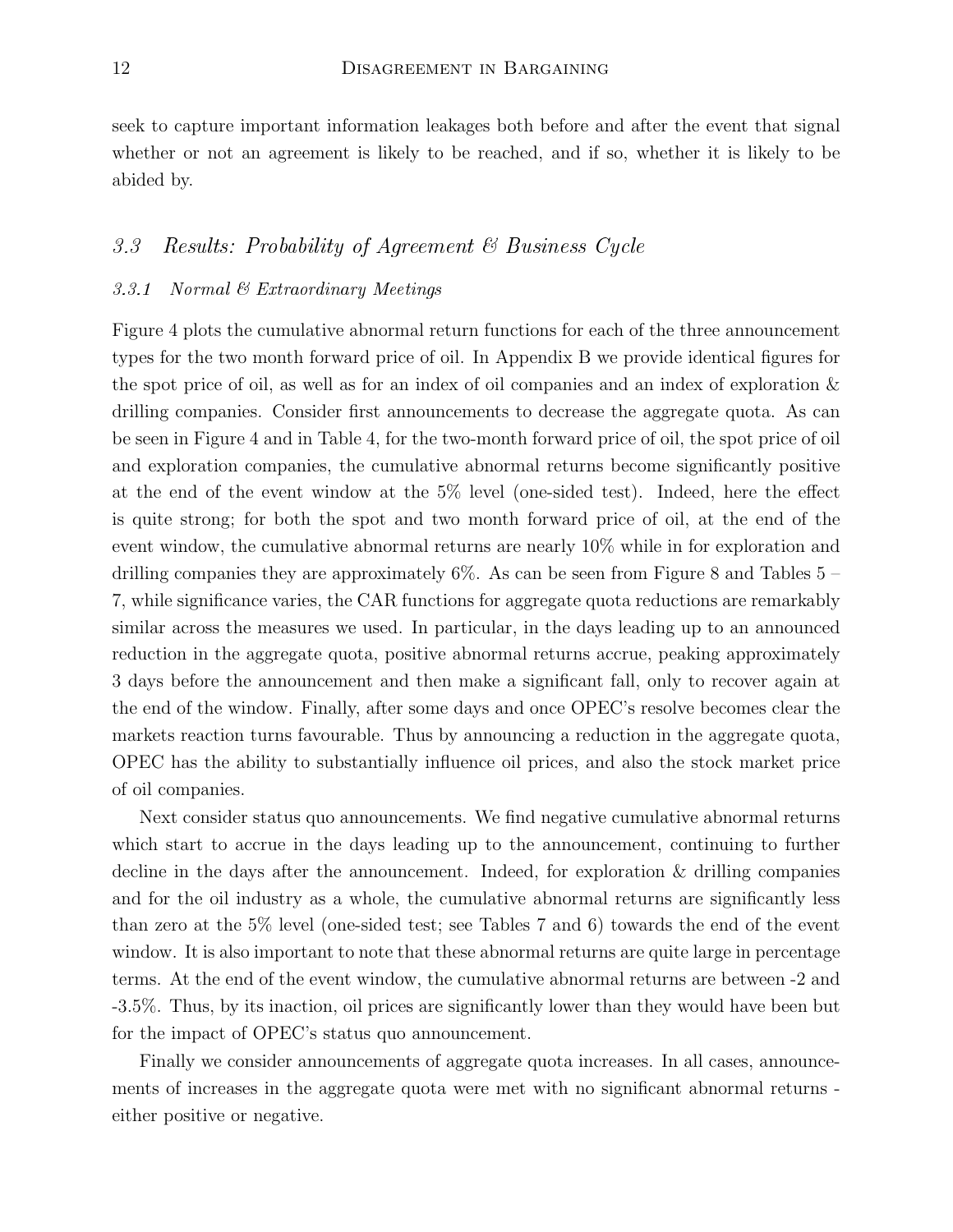

Figure 4: Cumulative Abnormal Returns Functions for the Two-Month Forward Price of Oil

Note that, the cumulative abnormal return functions for the variables we considered (i.e., spot price of oil, two-month forward price of oil, oil companies stock market index, exploration & production companies stock market index) were not all significantly different from zero at the end of the event window. However, in all cases, the difference between the CAR functions for aggregate-quota reductions and the CAR function for status quo announcements is significantly different in all cases. That is, the market reaction is very different for an announcement of an aggregate-quota reduction than it is for a status quo announcement.

#### 3.3.2 Interpretation

The results indicate that OPEC has an asymmetric ability to secure agreements depending on whether the economy is in a good state or a bad state of the world. The idea is very straightforward. When times are bad OPEC should reduce the aggregate quota, while when times are good OPEC should increase the aggregate quota. We have shown that when times are bad, sometimes they reduce the aggregate quota and sometimes they do not. Therefore, during bad times, the market holds intermediate beliefs and so when the aggregate quota is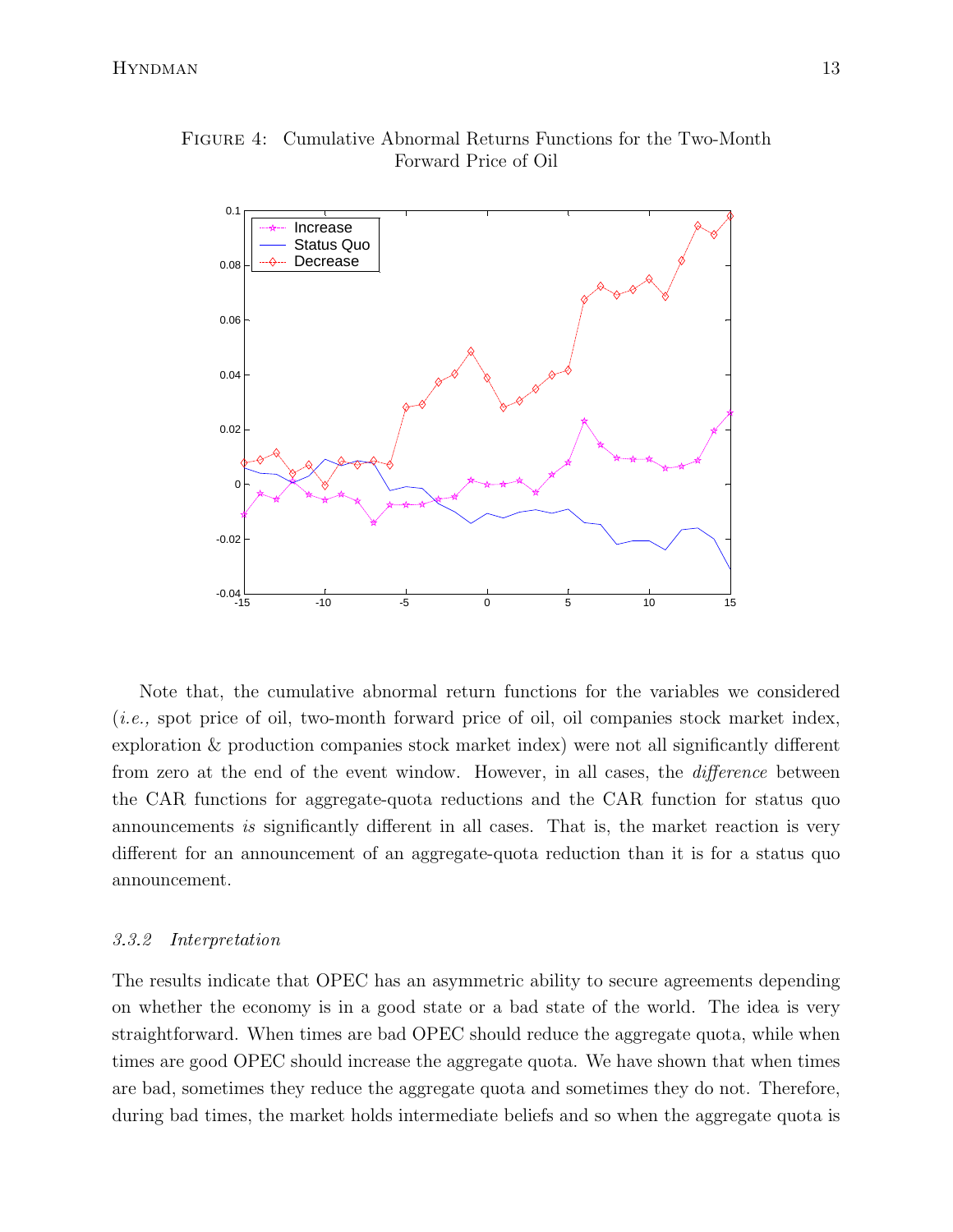reduced, a positive reaction occurs, while when no change is announced a negative reaction occurs. In contrast, during good times, OPEC always increases the aggregate quota and so the market fully expects this, leading to no reaction to such announcements.

We believe this to be a compelling rationalisation of the empirical results and, moreover, one that is consistent with the main testable prediction of our theoretical model. While reasonable, our argument is but one interpretation and rests upon a logical argument. In Section 3.4 we will provide further support for our interpretation, and also show consistency with the other predictions of our model. Before proceeding, we first dispel two alternative explanations. First, it may be that the market correctly predicts the distribution over outcomes but is uninformed about demand and supply conditions. Therefore, abnormal returns occur but not for the reasons that we argue and not necessarily in the direction that we find. For example, upon observing an increase in the aggregate quota, it may signal that demand is actually high and lead to positive returns. However, we find this argument fundamentally implausible — timely information on all aspects of the oil market is widely available by the U.S. Department of Energy's Energy Information Administration and the International Energy Agency. Therefore, lack of information on market conditions cannot be a suitable explanation for the results we report. Moreover, this explanation would also rely on a particular correlation between demand shocks and OPEC meetings, which, given that most meetings are regularly scheduled cannot be true. Second one may argue that an agreement to adjust the aggregate quota, either up or down, signals that OPEC as a cartel is strong but that status quo announcements signal weakness in the cartel. Suppose that this argument were true. Then we would not see an asymmetric pattern of abnormal returns; instead, we should observe positive abnormal returns for both increases and decreases in the aggregate quota.

#### 3.3.3 Normal vs. Extraordinary Meetings

The results discussed above were based on the entire sample of events. However, we must recognise that part of our identification comes from the assumption that the timing of the events themselves are exogenous. Under this assumption, through the abnormal returns, we are capturing the information value of the actual event. As we have said, OPEC typically has between two and four regularly scheduled meetings per year, but will sometimes hold extraordinary meetings.<sup>13</sup> Typically OPEC gives substantial advanced notice of an extraordinary meeting, but this still raises some concerns about the causal relationship between the state of demand and the outcome of OPEC meetings. For example, rather than being called in response to a demand shock (as we argue), it may be that extraordinary meetings are called at times of extraordinary discord within the cartel. In this case, one might imag-

<sup>&</sup>lt;sup>13</sup>In our sample, there were nine extraordinary meetings; each possible announcement occurred three times.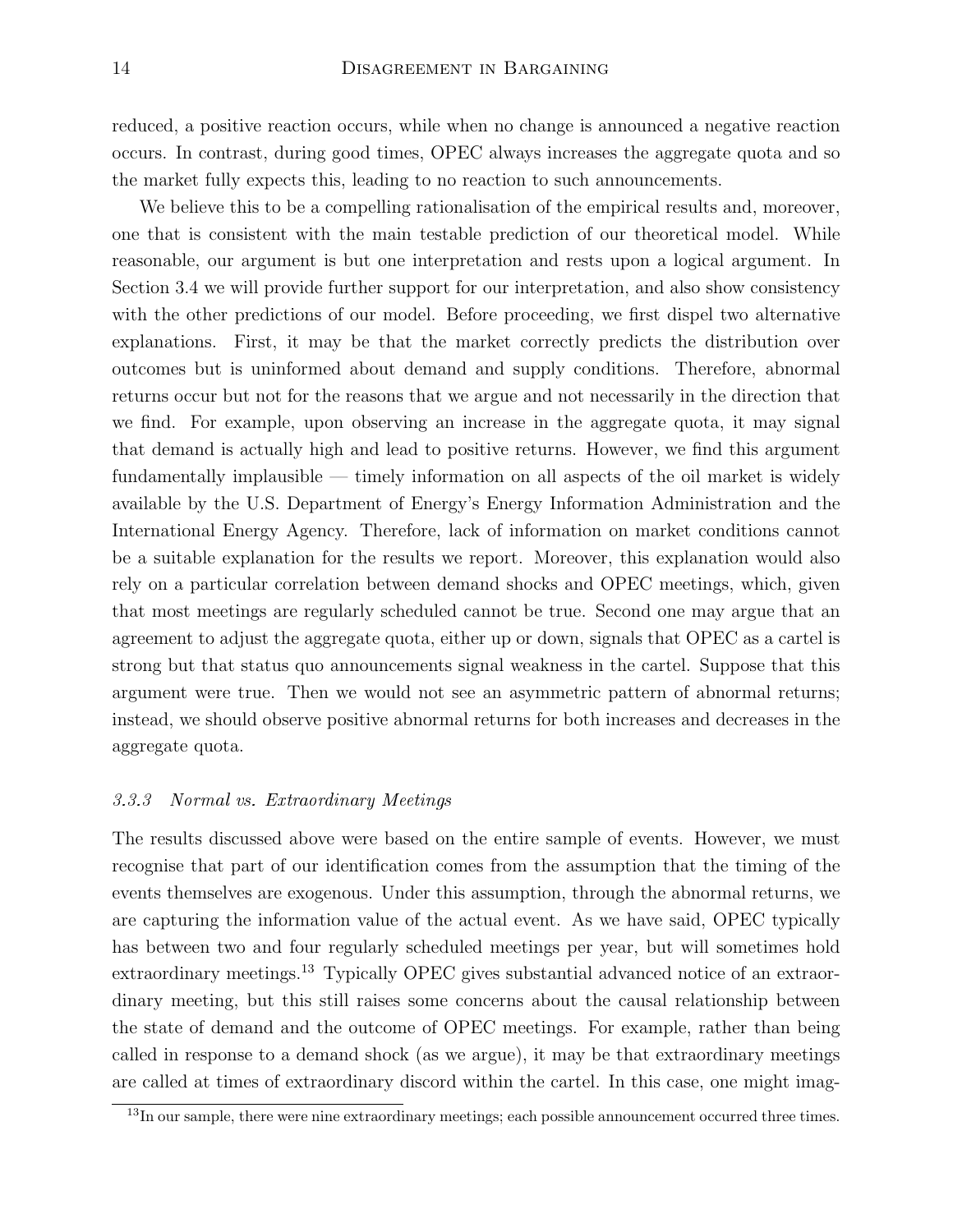ine that disagreement would be even more likely, and we would expect announcements of increases or decreases in the quota to be more surprising, while status quo announcements would be *less* surprising. Thus by restricting attention to normal meetings only, the CAR functions for reductions and increases should be larger, while the CAR functions for status quo announcements should be closer to zero.

Of course, it may well be that extraordinary meetings are held during times of extraordinary demand or price fluctuations, which may imply that OPEC is more likely to come to an agreement on necessary quota adjustments. Under this scenario, announcements of increases or decreases in the aggregate quota would be less surprising, while status quo announcements, signaling disagreement, would be *more* surprising. Therefore, if we look at only normal meetings, we should see that the CAR functions for status quo announcements are more negative, while the CAR functions for reductions and increases are closer to zero.

We replicate our event study, excluding all extraordinary meetings, the relevant figures being relegated to Appendix B. The patterns are largely identical to those reported earlier in which all meetings were included in the analysis. In particular, status quo announcements are still met with negative abnormal returns of approximately -2 to -3%, while aggregatequota reductions are met with positive abnormal returns of between 4 and 7%. For the oil industry as a whole and for exploration and drilling companies, there appears to be very little impact for aggregate-quota increases.

The most striking difference between the current and previous analysis is that more information appears to leak out before the announcement. In particular, look at the period 9 days before the announcement and specifically look at the CAR function for reduction and status quo announcements. In each case, there is a significantly positive abnormal return for aggregate-quota reductions and a negative (though generally not significant) abnormal return for status quo announcements. This indicates to us that approximately 9 days before the event, at least some of the uncertainty surrounding whether or not there will be a reduction is resolved before the actual announcement. The remaining uncertainty is then resolved in the days immediately surrounding the announcement. We also note that there is some support for the conjecture that extraordinary meetings signal that OPEC is more likely to agree.

### 3.4 Results: The Size of the Shock Matters

Having shown empirically via our event study that agreements are more likely during good times than bad, we seek now to examine the second prediction of our theoretical model: the larger is the size of the shock, the more likely is an agreement to be reached. If we adopt the view of OPEC as a residual supplier of oil on the world market then we define shocks in at least a couple of different ways. First, if we look at the year-on-year change in residual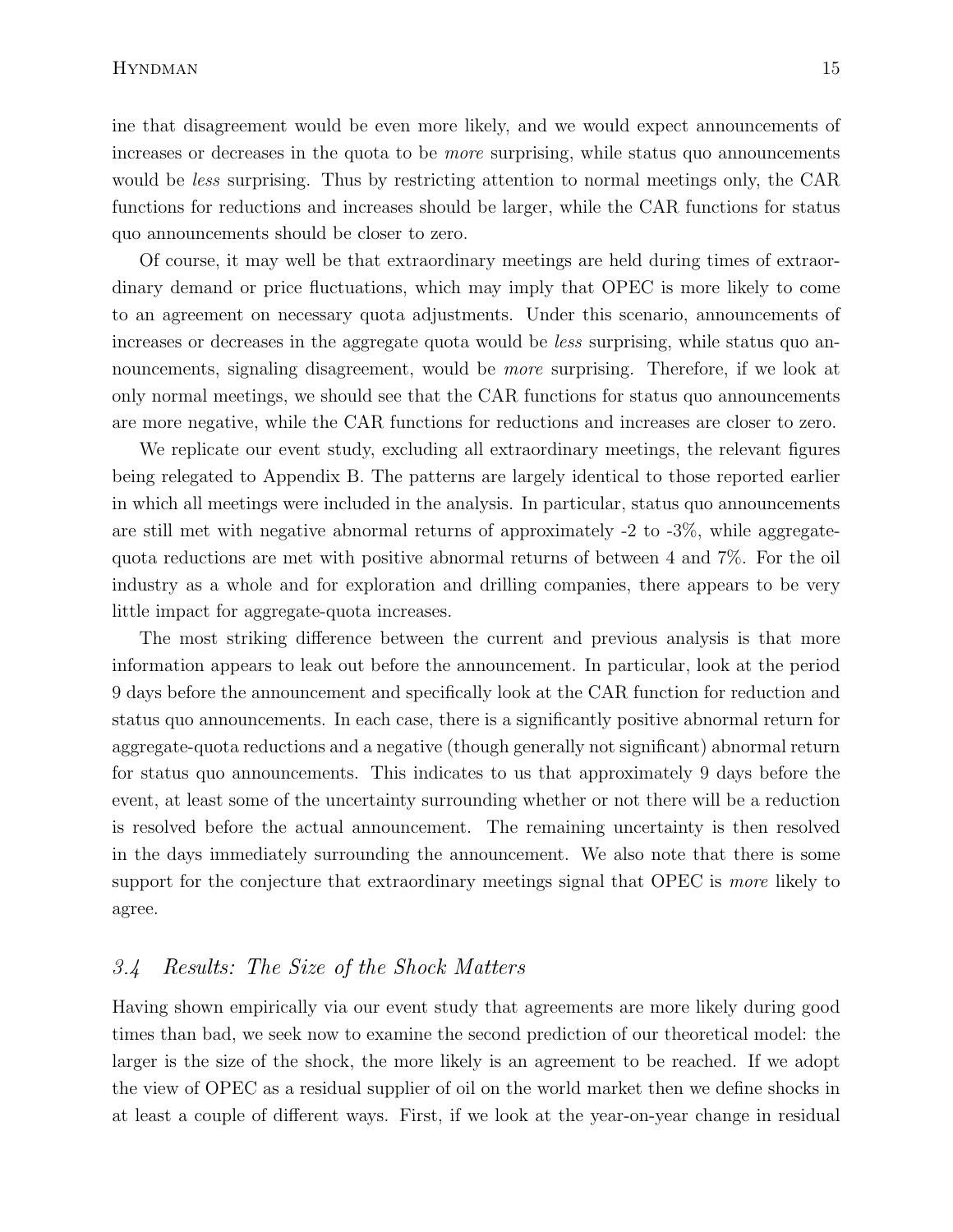demand, then positive residual demand growth indicates a positive shock.<sup>14</sup> Second, we can look at the year-on-year growth of inventories held by western nations. Here things go in the opposite direction with positive growth in inventories representing a negative shock from OPEC's perspective.

Consider the following latent variable model:

$$
y_i^* = \beta_1 \Delta \text{stocks}_i + \beta_2 (\Delta \text{stocks}_i)^2 + \beta_3 \Delta \text{resid}_i + \epsilon_i \tag{4}
$$

but we observe:

$$
y_i = \begin{cases} -1, & \text{if } \Delta \text{quot} = 0 \iff y_i^* \le \mu_1 \\ 0, & \text{if } \Delta \text{quot} = 0 \iff \mu_1 < y_i^* \le \mu_2 \\ 1, & \text{if } \Delta \text{quot} = 0 \iff \mu_2 < y_i^* \end{cases} \tag{5}
$$

In this specification, one can think of  $y^*$  as an unobserved measure of the actual aggregate quota in relation to its optimal value. The other terms are as follows:  $\Delta \text{stock}_i$  is the yearon-year change in crude oil stocks at the time of event i,  $\Delta$ resid<sub>i</sub> is the year-on-year change in residual demand for oil,  $\epsilon_i \sim N(0, \sigma^2)$  is a random error term and  $\mu_1$  and  $\mu_2$  are threshold parameters which must also be estimated.

If, as we have argued above agreements are easier during good times, then we expect  $\beta_1$  < 0 and  $\beta_3$  > 0. While we have no prediction for  $\beta_2$ , we include it both because it improves the fit and because its sign may be of independent interest. Indeed, as Table 1 indicates, our predictions for  $\beta_1$  and  $\beta_3$  are borne out, though only in the former case is the result significant.<sup>15</sup> If we restrict attention (not shown) to the binary decision of whether or not to increase the total production quota, then  $\beta_3$  is also significantly positive. This suggests that changes in demand are only salient to OPEC when it comes time to increasing the aggregate quota, while inventory changes have salience on both the upside and the downside. However, the results of this estimation tells us more. Specifically, the larger (smaller) is the year-on-year increase (decrease) in residual demand (inventories), the more likely is OPEC to increase the aggregate quota. Therefore, Table 1 provides support for both of the model's testable implications.

We also plot the results of our estimation in Figure 5. In this figure, the solid line plots the estimated probability that OPEC will increase the aggregate quota as a function of the year-on-year change in inventories (*i.e.*, Pr[ $\Delta$ quota > 0| $\Delta$ stocks]); similarly, the dashed line is the estimated probability that OPEC will reduce the aggregate quota as a function of the year-on-year change in inventories (*i.e.*, Pr[ $\Delta$ quota < 0| $\Delta$ stocks]), while the dash-

<sup>14</sup>For our purposes we define residual demand to be the difference between oil consumption and non-OPEC oil production. That is, after all non-OPEC production is accounted for, it is the demand that is left over for OPEC to supply.

<sup>&</sup>lt;sup>15</sup>We have only 51 observations, rather than 52 because there were two meetings held in July 2001. See Table 3 for more details; none of the results reported here depend on this.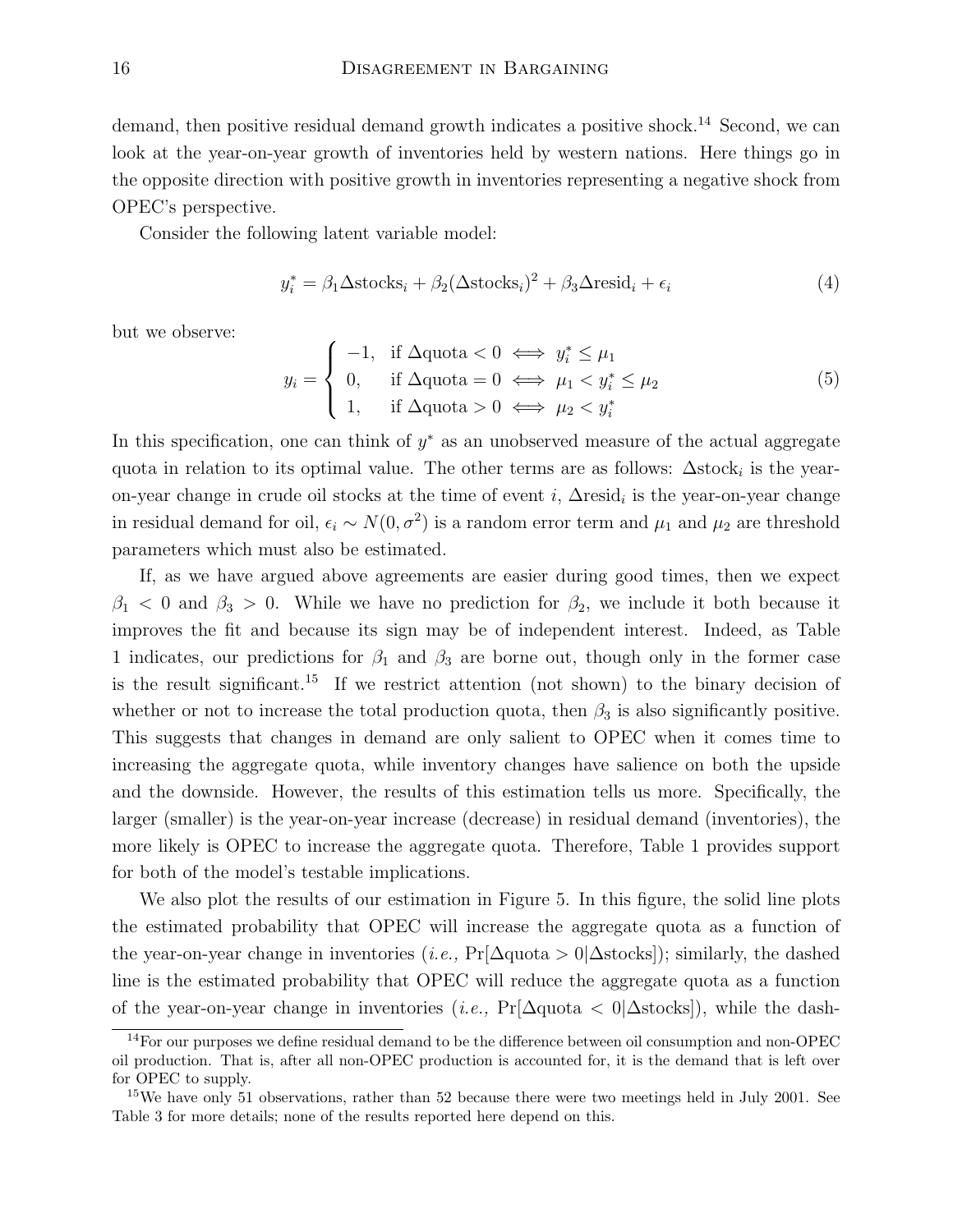|                              | Coef.      | Std. Err.                  | z       |
|------------------------------|------------|----------------------------|---------|
| $\Delta\text{stocks}$        | $-0.00777$ | 0.00307                    | $-2.53$ |
| $(\Delta \mathrm{stocks})^2$ | 0.000042   | 0.00002                    | 2.33    |
| $\triangle$ resid            | 0.000055   | 0.00011                    | 0.52    |
| $\mu_1$                      | $-0.721$   | 0.24498                    |         |
| $\mu_2$                      | 0.638      | 0.24012                    |         |
|                              | $n=51$     | $\overline{L}R(3) = 15.08$ |         |

Table 1: Estimated Parameter Values: Ordered Probit Regression

dotted line is the estimated probability that OPEC will leave the aggregate quota unchanged (*i.e.*, Pr[ $\Delta$ quota = 0| $\Delta$ stocks]). Importantly, this figure corresponds quite closely to the predictions of our theoretical model. First, for ∆stocks < 0 and large, OPEC is very likely to increase the aggregate quota. Second, as ∆stocks increases it becomes less and less likely that OPEC will increase the aggregate quota. Third, for  $\Delta$ stocks > 0 and large, it is almost equally likely that OPEC will reduce or leave the aggregate quota unchanged. Fourth, as ∆stocks decreases, the probability that OPEC reduces the aggregate quota decreases, while the probability of no change in the aggregate quota increases. Finally, for comparably sized shocks (but in the opposite direction) it is always strictly more likely that the quota will be increased than that it will be decreased.

#### 3.5 Potential Issues With Empirical Methodology and Interpretation

In addition to the issue of the potential endogeneity of events that we discussed in Section 3.3.3, there is at least one other issue that we must address in order to lend further support to our results and the interpretation that we have given them. It is our interpretation that when demand is low/decreasing, OPEC finds it difficult to agree to lower production, while when demand is high/increasing, there are no internal impediments within OPEC to reaching an agreement. However, there remains the possibility that there is some omitted variable that is driving our empirical results but has nothing to do with OPEC negotiations. Such a variable, if it exists, would invalidate our interpretation. However, note that to generate our empirical results, such an omitted variable must satisfy a number of properties. First, because there are no abnormal returns for aggregate-quota increases, the variable only has an effect during negative demand shocks. Second, it may or may not directly influence the returns of the companies in our sample, but it must affect OPEC decisions — in particular, for some realisations of the variable, it causes inaction by OPEC, while for others it causes OPEC to reduce the aggregate quota. Third, the variable must be unobserved by the market but the resolution of uncertainty surrounding this variable is resolved at the time of the OPEC meeting.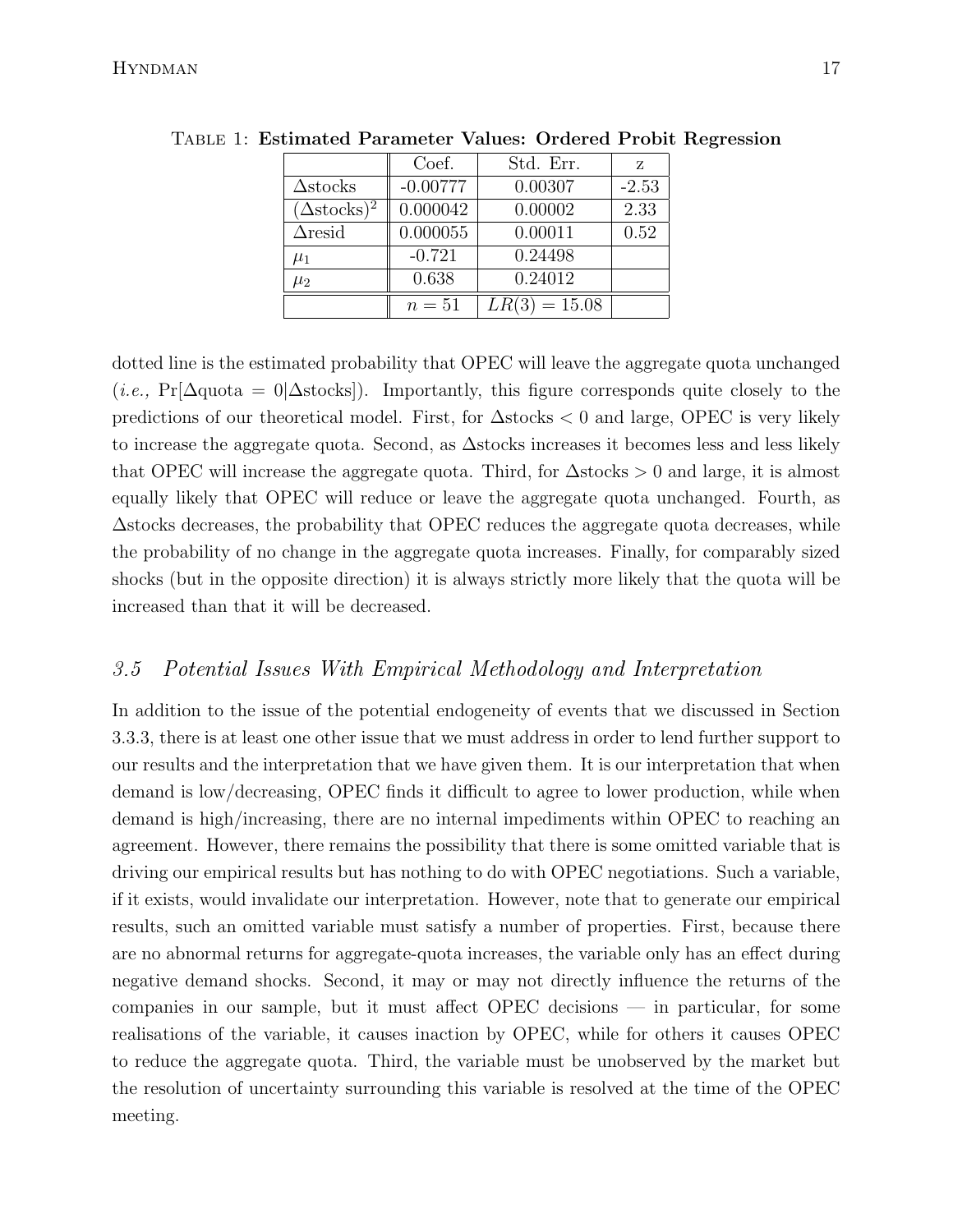



In our opinion, it is difficult to think of a variable which, unrelated to OPEC's bargaining problem, satisfies all of these criteria. Three possibilities emerge, though we believe that all are lacking in at least one dimension. The most obvious is that of outside political pressure. Following a negative demand shock, consuming nations may lobby OPEC not to lower production. While lobbying would be partially observable to a market, its effectiveness likely would not be, until OPEC actually makes its announcement. It also seems reasonable that lobbying would be more common during bad times as here the interests of OPEC and consuming nations are opposed, whereas interests are more in line when demand is high both would like increased production; consuming nations want higher production to lower current prices, while OPEC wants higher production so as not to encourage changes in behaviour by consuming nations or western oil companies. However, rather than exposing a flaw in our argument, we believe that this possibility points to a specific dimension over which OPEC must bargain — how accommodative to be towards consuming nations in any quota decisions.

Consider next non-OPEC supply shocks. This explanation fails on two grounds. First, such shocks are observable by the market; second, there is no reason why such shocks should only influence OPEC's decision when demand is already low. Finally, consider cost shocks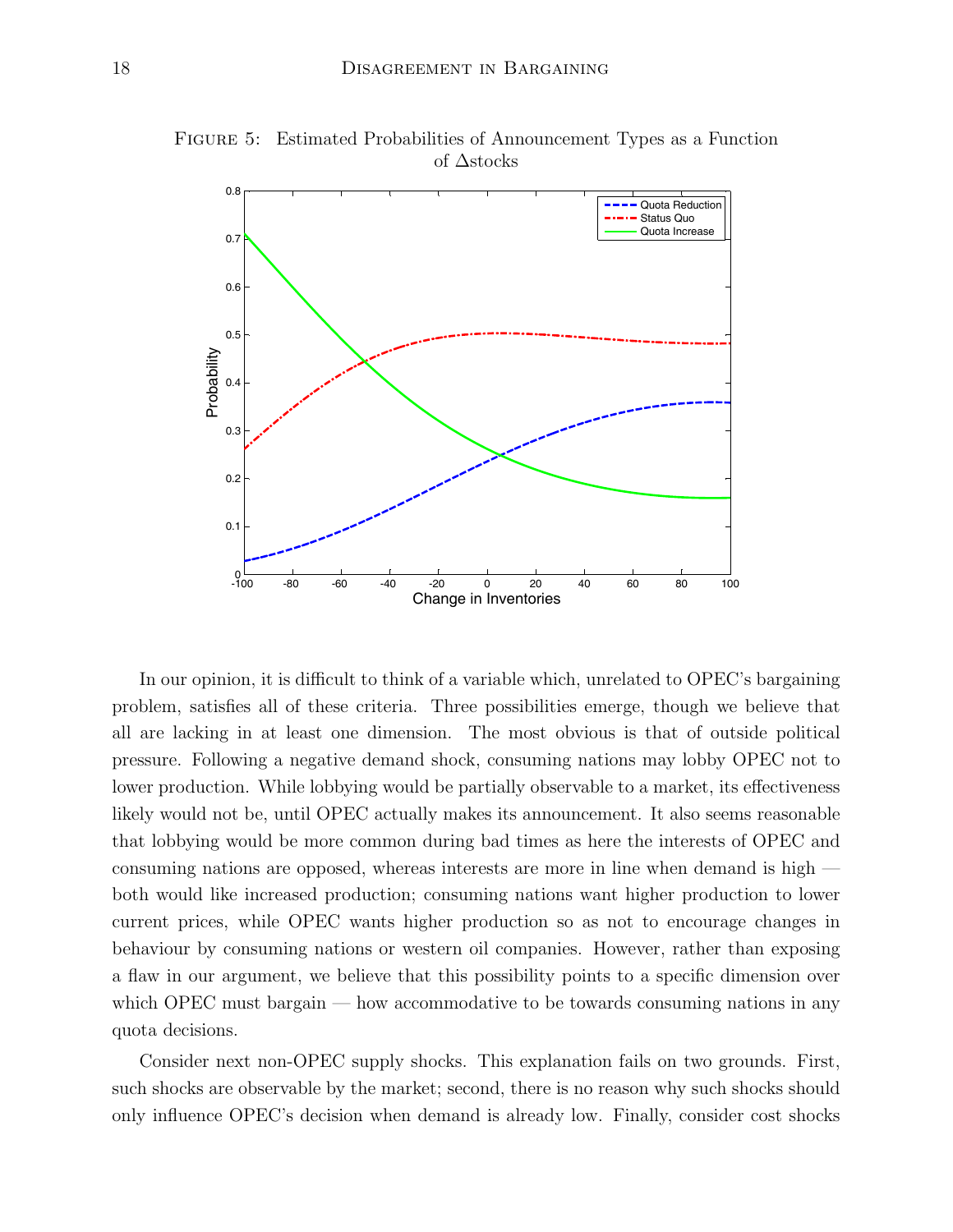to OPEC producers. Such shocks may well be unobservable but given the discussion in the introduction, such a model of random costs would lead to very different predictions about market share fluctuations.

#### 3.6 Anecdotal Evidence

There is plenty of anecdotal evidence which suggests that OPEC is not only particularly wellplaced to provide a test of our theoretical model, but also that the model and the empirical evidence suggested thus far actually have merit. For example, regarding OPEC's June 1988 production announcement maintaining the status quo, the New York Times reported<sup>16</sup> that both Iraq and the United Arab Emirates exempted themselves from their individual quota obligations and that they did so despite the fact that oil prices were low and overproduction was widespread. As another example, in 1993, Kuwait held up an agreement that would have lowered production in an attempt to strengthen weak oil prices with its demands for even more production.<sup>17</sup> This example also illustrates that OPEC's decision making is often all-or-nothing; OPEC could have both lowered production minimally and accommodated Kuwait's desire for greater post-war production, which would have been surplus maximising; however, OPEC chose instead to maintain the (inefficient) status quo, rather than let one country gain disproportionately.

The conventional wisdom in much of the popular press is that there has been a dramatic shift in OPEC behaviour since the Asian Financial Crisis. In November 1997, OPEC apparently misjudged the severity of the developing crisis and actually increased production exacerbating the decline in prices due to the adverse financial shocks experienced. Many have since argued that oil prices near \$10 per barrel brought a truce amongst long-standing rivals Saudi Arabia and Iran. Thus, post-Financial Crisis, OPEC has been much better at counteracting downturns in oil prices; indeed, as The Economist pointed out OPEC, and specifically Saudi Arabia, "worked out that watching OECD countries' stocks, and slashing OPEC output if they rose, was a superb way of propping up the oil price."<sup>18</sup> However, even after the Asian Financial Crisis, this paper's central thesis is still supported in the popular press, with one article noting that "[t]he uncertainty surrounding OPEC policies underscores the cartel's difficulties in coping with a slowing market after three years of rising prices and surging demand. Analysts view the group as too divided to be effective".<sup>19</sup>

<sup>16</sup> See, "Divided OPEC Puts Off Output and Price Moves," New York Times, 15 June 1988, D2.

<sup>&</sup>lt;sup>17</sup> See. "Price of Crude Oil Tumbles As Kuwait Rebuffs OPEC," New York Times, 11 June 1993, D15. <sup>18</sup>See the article, "The Central Bank Takes Stock; OPEC." The Economist, 19 March 2005.

<sup>19</sup>See the article, "With Markets Doubting OPEC Cut, Oil Is Lowest in a Year," New York Times, 17 November 2006, C4.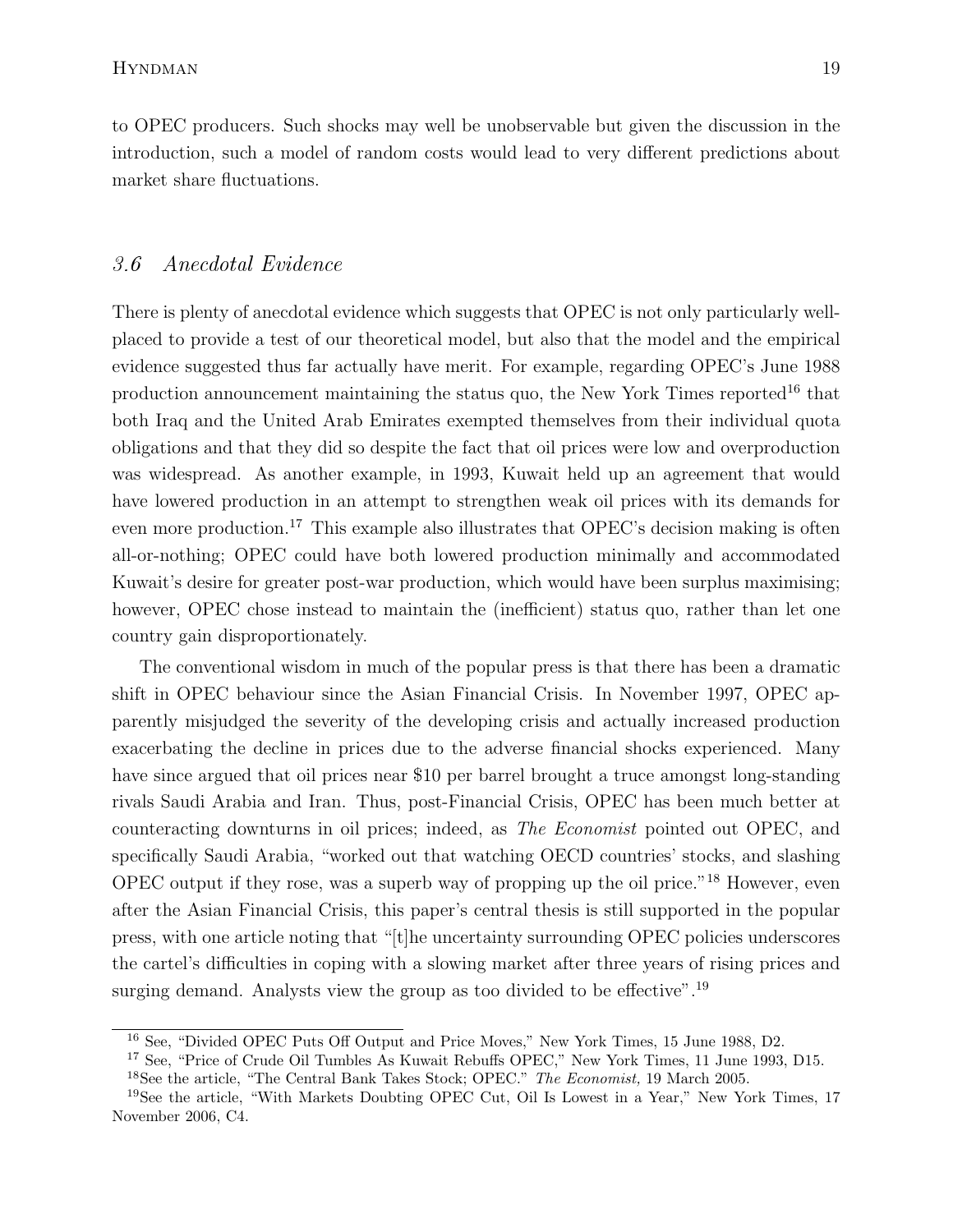# 4 Discussion & Concluding Remarks

In this paper we have presented the results of an event study analysis of OPEC behaviour and its effects on both oil prices and stock returns in the oil industry. The results are quite clear. When OPEC reduces the aggregate quota, positive and often significant abnormal returns accrue to oil prices and in the three sub-sectors considered. Next, when the aggregate quota is increased, there is no significant pattern of abnormal returns. Finally, when OPEC takes no action negative and significant abnormal return accrue across all sectors. Moreover, these abnormal returns appear to be economically meaningful, accumulating in some cases to  $\pm 5\%$ by the end of the event window.

We believe strongly that these results offer us an interesting insight into OPEC's decisionmaking behaviour. Specifically, the results indicate an asymmetric ability of OPEC to secure agreements. That is, during good times, OPEC is far more likely to increase the aggregate quota than they are to decrease it during bad times. This interpretation is given further credence when we correlate the outcome of OPEC meetings with changes in residual demand for oil and changes in inventories. In addition, that analysis also showed that OPEC is more likely to agree the larger is the shock (either positive or negative). Finally, our interpretation is further supported when one examines the news reports surrounding these status quo announcements.

As we argued in the Introduction, the standard oligopoly models must be cast aside. Therefore, to explain our results we adopt a bargaining approach and develop a simple model of bargaining with one-sided private information that neatly captures our empirical results. In the model, the private information creates a wedge between the interests of the proposer and the responder. Disagreement then occurs for two distinct reasons: symmetric uncertainty, as captured by the parameter  $\alpha$ , and asymmetric uncertainty, as captured by the parameter  $\beta$ . The former simply captures the idea that cartel members face shocks to their cost of production or to other economic and political factors which affect their ideal quantity, while the latter introduces an asymmetry between the two cartel members such that one prefers, on average, higher production than the other. When  $\beta > 0$ , disagreements are much more likely during periods of low demand than during periods of high demand.

# **REFERENCES**

- [1] Athey, Susan, Kyle Bagwell and Chris Sanchirico, Collusion and Price Rigidity. Review of Economic Studies 71 (2), April 2004.
- [2] Bagwell, Kyle and Robert W. Staiger. Collusion Over The Business Cycle. RAND Journal of Economics Vol. 28, No. 1 (1997), 82-106.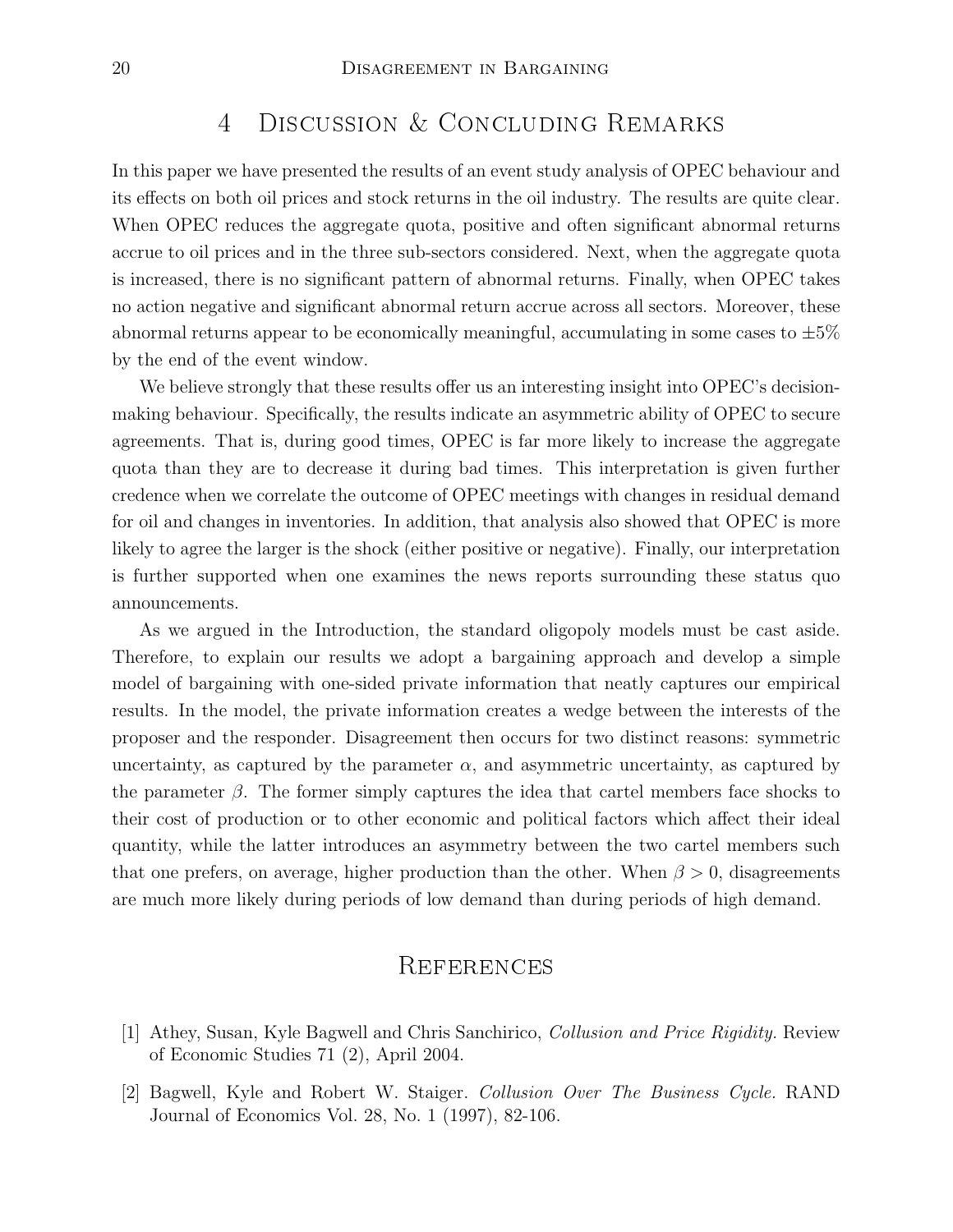- [3] Campbell, John Y., Andrew W. Lo and A Craig MacKinley, The Econometrics of Financial Markets (Princeton University Press, 1997)
- [4] Cramton, Peter and Thomas Palfrey, Ratifiable Mechanisms: Learning From Disagreement. Games and Economic Behavior 10 (1995), 255283.
- [5] Cramton, Peter and Thomas Palfrey, Cartel Enforcement with Uncertainty about Costs. International Economic Review 31 (1990), 17-47.
- [6] Haltiwanger, John and Joseph E. Harrington Jr., The Impact Of Cyclical Demand Movements on Collusive Behaviour. RAND Journal of Economics 22 (1991)
- [7] Hyndman, Kyle and Debraj Ray, Coalition Formation With Binding Agreements. The Review of Economic Studies, forthcoming.
- [8] International Energy Agency, Energy Price Volatility: Trends and Consequences. (2002)
- [9] Kaufmann, Robert, Stephane Dees, Pavlos Karadeloglou, and Marcelo Sánchez (2004) Does OPEC Matter? An Econometric Analysis of Oil Prices. The Energy Journal 25(4):67-90
- [10] Koyama, Ken, Crude Oil Prices After the OPEC Meeting. The Institute of Energy Economics, Japan. 12 April 2000.
- [11] Levenstein, Margaret and Valerie Suslow, What Determines Cartel Success?" Working Paper (2002).
- [12] Mabro, Robert, Mabro On The Futures Markets And The Price Of Oil. Middle East Economic Survey XLVII(No. 22) (2004).
- [13] Mabro, Robert, Does Oil Price Volatility Matter? Oxford Institution for Energy Studies Monthly Comment, June 2001.
- [14] Rotemberg, Julio J. and Garth Saloner. A Supergame-Theoretic Model of Price Wars During Booms. American Economic Review 76 (1986)
- [15] Scherer, F. M. and David Ross, Industrial Market Structure and Economic Performance. 3rd Edition (Houghton Mifflin Company, Boston) 1990.
- [16] Scott Morton, Fiona, Entry and Predation: British Shipping Cartels 1879 1929. Journal of Economics & Management Strategy 6(4) (1997) pp. 679-724.
- [17] Staiger, Robert and Frank Wolak, Collusive Pricing With Capacity Constraints in the Presence of Demand Uncertainty. RAND Journal of Economics 23(2) (1992) pp. 203- 220.
- [18] Wilson, Bart and Stanley Reynolds. Market Power and Price Movements Over The Business Cycle. Journal of Industrial Economics 53(2) (2005), pp. 145-174.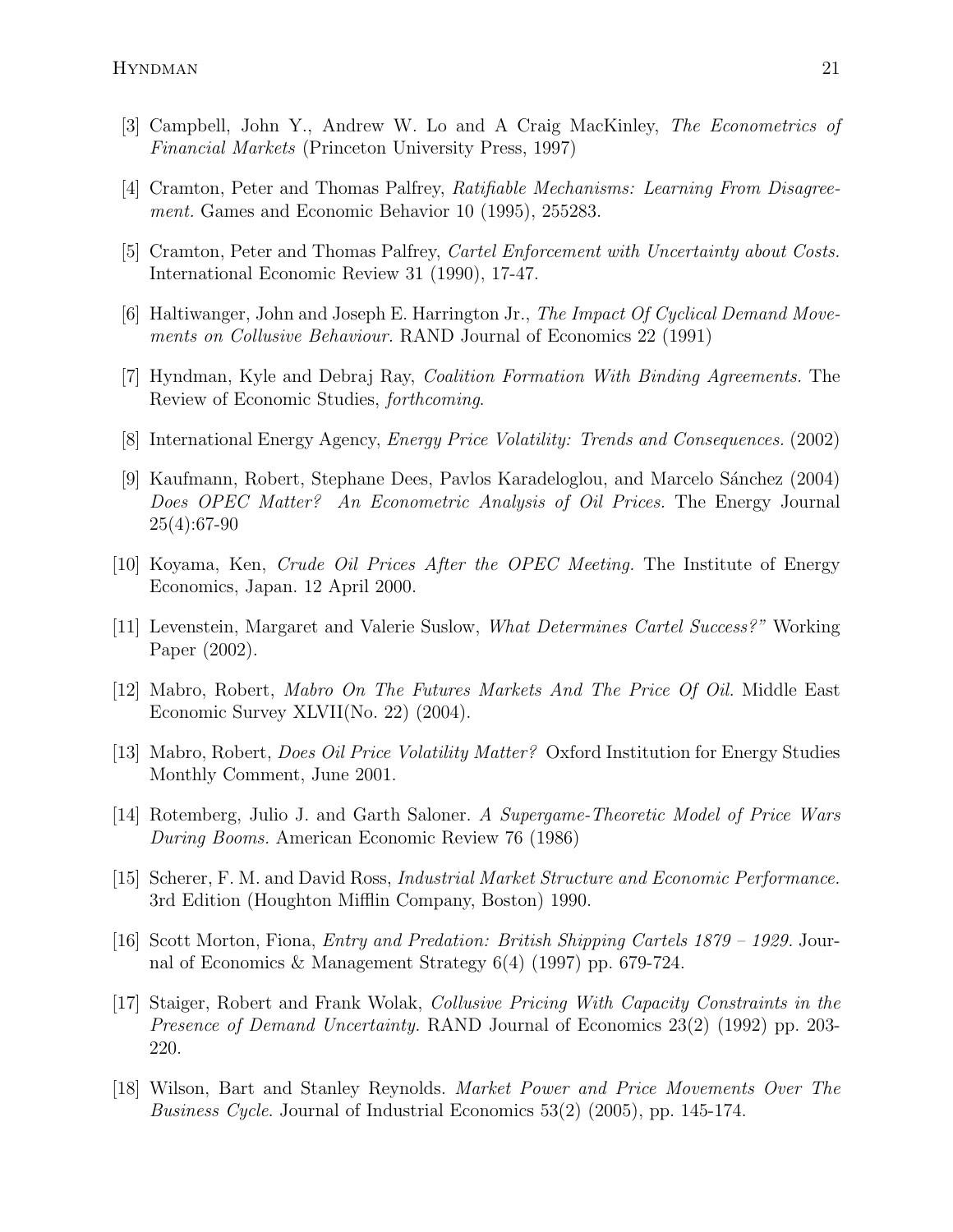# Appendix A: The Dynamic Model

In this appendix, we show that the central intuition and predictions of the static model continue to hold in a dynamic model with Markovian demand shocks.

We take the static game of Section 2 as our stage game. To it we add the following. Demand in period t, indexed by  $A_t$ , takes one of two values:  $A > \underline{A}$  and follows a symmetric Markov process where the probability of a state transition in each period is given by  $\mu \in$  $(0, 1)$ . We make three further assumptions on the structure of the model. First, we assume that both firms have a common discount factor  $\delta \in (0,1)$ . Second, we assume that firm 2's type  $\eta_t$  in period t is privately drawn i.i.d. each period from a discrete version of  $F_{\eta}$ . Finally, we assume that production can only be adjusted in increments of  $\Delta > 0$  on the bounded interval  $[0, A]$ . Thus we have a finite number of states, which can be written as  $S_t = (A_t, Q_{0t}, \eta_t)$ , where  $A_t$  is the level of demand,  $Q_{0t}$  is the initial quota and  $\eta_t$  is the type of firm 2.<sup>20</sup>

With the basic structure now at hand, we can now describe strategies and equilibrium; we restrict attention to stationary Markov strategies and also Markov perfect equilibria. A strategy for firm 1 is a feasible proposal  $Q(Q_{0t}, A_t)$ , while a strategy for firm 2 is a behaviour strategy  $\Theta(A_t, \eta_t, Q_{0t}, Q) \in [0, 1]$ , indicating whether the proposal is accepted or rejected. Using arguments similar to those found in Hyndman and Ray (2007), a stationary Markov equilibrium can be shown to exist.

**Remark 1.** While we are assured that an equilibrium exists, explicitly characterising it is exceedingly difficult. Instead, we solve for the stationary equilibrium numerically. In particular, we will solve a finite version of the model and take T sufficiently high in order to approximate the true model. Specifically, we take the smallest T such that  $\delta^T < 10^{-4}$  so that the final period has a negligible effect on payoffs.

To see what happens, first take a look at Figures 6 and 7, which depicts the specific case  $(\alpha, \beta, \delta, \mu, \overline{A}, \underline{A}) = (2, 1.5, 0.4, 0.1, 15, 10)$ . Notice that for both the high and low-demand states, for some initial production levels there is a strictly positive probability that the offer will be rejected, and so, on the surface, it is not clear that agreements will be more likely when an increase is proposed than when a decrease is proposed. However, we can say more. In the high-demand state, for many initial production levels, but in particular for initial quantities,  $Q_{0t}$  in the neighbourhood of 5 (*i.e.*,  $\frac{A}{2}$ ), firm 1 proposes that production be increased to 7.5 (*i.e.*,  $\frac{A}{2}$ ) and the offer is accepted by all responder types. In contrast, in the low-demand state, when  $Q_{0t} \approx \frac{A}{2}$  $\frac{A}{2}$  there are two distortions. First, firm 1 recognises that the likelihood of a proposal all the way to  $\frac{A}{2}$  would be rejected with high probability. Therefore,

<sup>&</sup>lt;sup>20</sup>Of course, only  $S'_t = (A_t, Q_{0t})$  is observable to firm 1.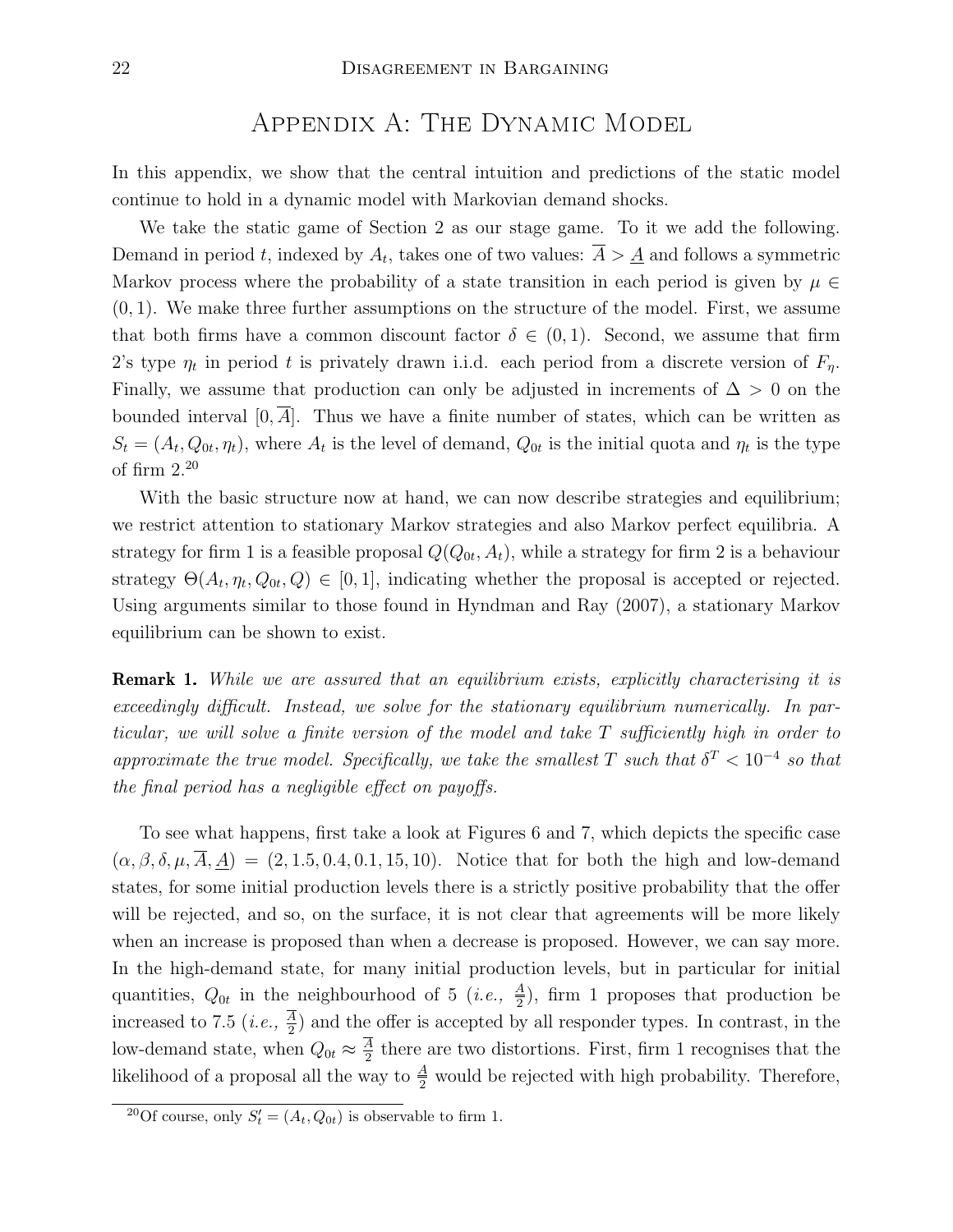her proposal is less ambitious — proposing only a reduction to 5.5. Second, even with a higher proposal, some responder types will reject the offer. Therefore, the firms will reach a steady state in which production always falls between  $\left[\frac{A}{2}, \frac{\overline{A}}{2}\right]$  $\frac{A}{2}$ . In this steady state, when demand is low a proposal to reduce output is probabilistically rejected, while when demand is high the proposal is immediately accepted. Note that in both high- and low-demand states, both firms earn greater than competitive profits; however, in the high-demand state they are able to coordinate on the monopoly quantity, while in the low-demand state, they tend to over-produce, as well as sometimes fail to reduce the output.

FIGURE 6: Equilibrium Proposals Given Demand & Initial Quota



Of course, when moving to a dynamic framework, things do change, as can be seen from Table 2 where we examine equilibrium offers and agreement rates for many different values of the exogenous parameters. The first four columns contain specific values of exogenous parameters. The next two show the equilibrium probability of agreement for two important initial production levels. In particular,  $Pr[\frac{A}{2}|\underline{A}]$  is the probability that the equilibrium offer of  $\frac{A}{2}$  will be accepted conditional on being at the low-demand state with an initial quantity of  $Q_{0t} = \frac{A}{2}$  $\frac{4}{2}$ . Similarly,  $Pr[\frac{4}{2}|\overline{A}]$  is the probability that an offer of the equilibrium offer will be accepted conditional on being at the high-demand state with an initial quantity of  $Q_{0t} = \frac{A}{2}$  $\frac{A}{2}$ . The final two columns show equilibrium offers in the low and high-demand states at those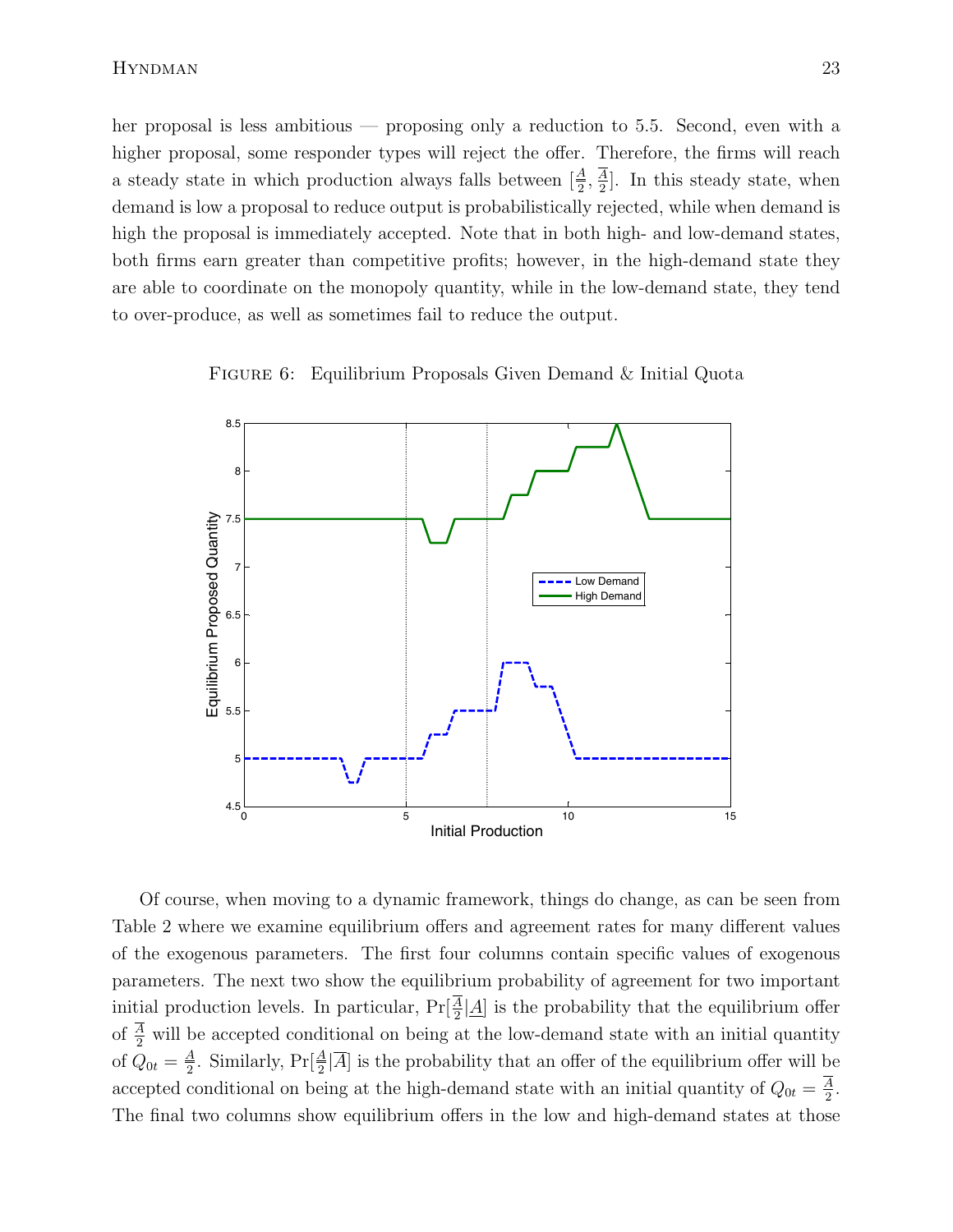



same two initial quantities. Importantly, as with the case depicted in Figures 6 and 7, there will be a steady state distribution of initial quantities, which is a strict subset of the interval  $\frac{A}{2}$  $\frac{A}{2}$ ,  $\frac{A}{2}$  $\frac{A}{2}$ .

Except for the final three rows, all cases depicted in the table have  $\overline{A} = 15 > 10 = \underline{A}$ . In the final three rows, we leave A unchanged but reduce  $\overline{A}$  to 12, thereby making the demand fluctuations smaller. Lowering the size of the demand shock has two main effects. First, in the low-demand state, firm 1 is more demanding in her offer. Second, and as a consequence of the first, the probability of agreement is now substantially lower in both the low- and high-demand states. The intuition for this is quite simple: with a smaller demand shock, the gain from agreement (or the cost to disagreement) is much smaller and the interests of the proposer and many responder types are more likely to diverge. While having a simple intuition, it is an important testable implication of our model: the larger the size of the demand shock, the more likely are agreements to change output.

Table 2 also makes clear that disagreements are always strictly more likely to occur in the low-demand state than in the high-demand state. The model makes many other predictions, but we will not dwell too much on them here. First, as  $\mu$  increases, so that the likelihood of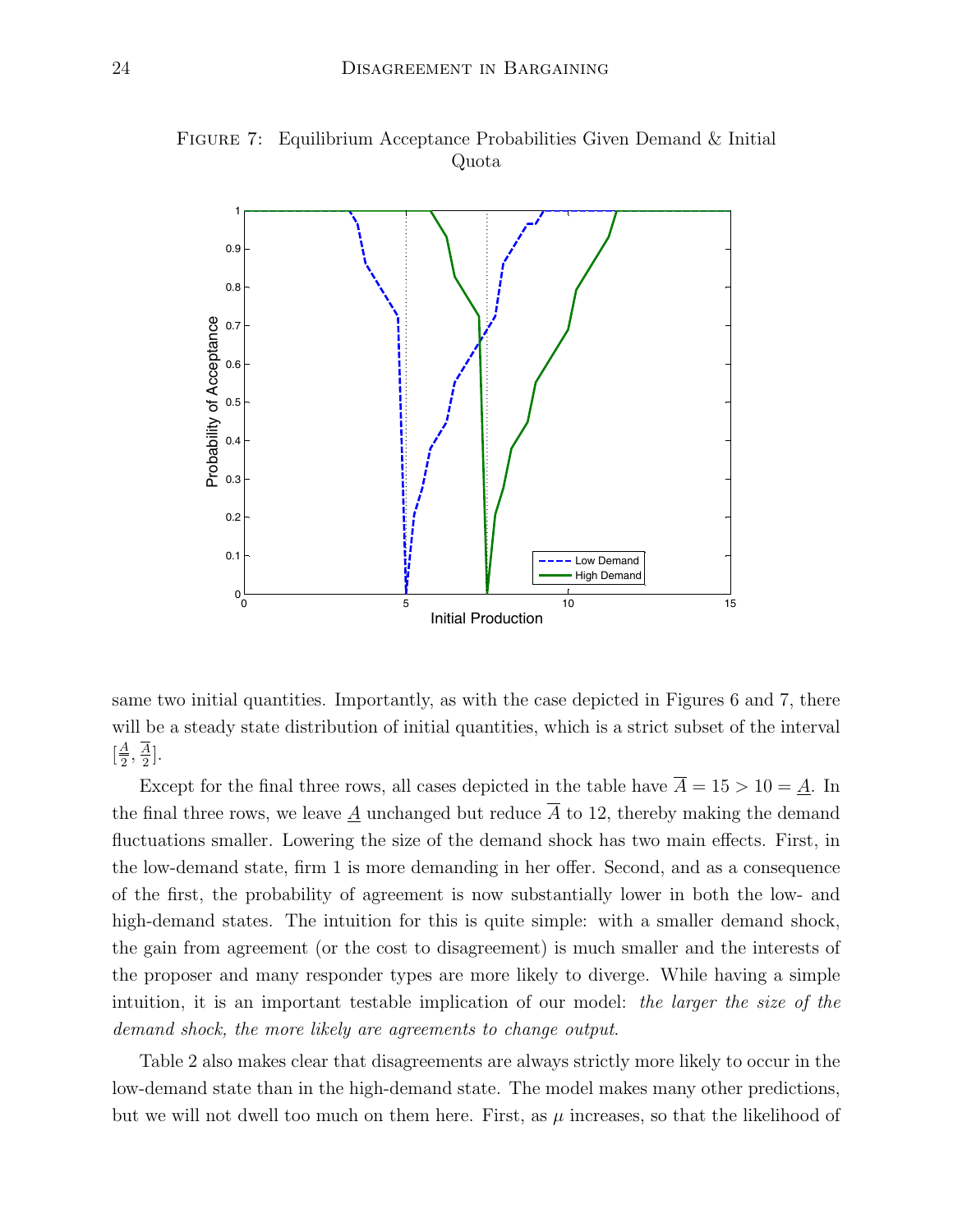| <b>Exogenous Parameters</b> |                |          | Acceptance Prob. |                                 | Equilibrium Offers              |                                 |                               |
|-----------------------------|----------------|----------|------------------|---------------------------------|---------------------------------|---------------------------------|-------------------------------|
| $\alpha$                    | β              | $\delta$ | $\mu$            | $Pr[\frac{A}{2} \underline{A}]$ | $\Pr[\frac{A}{2} \overline{A}]$ | $Q(\frac{A}{2}, \underline{A})$ | $Q(\frac{A}{2},\overline{A})$ |
| 1                           | 1.5            | 0.7      | 0.5              | 0.857                           |                                 | 5.75                            | 7.50                          |
| $\mathbf{1}$                | $2.0\,$        | 0.7      | 0.5              | 0.640                           | $\mathbf 1$                     | 5.75                            | 7.25                          |
| 1                           | 2.5            | 0.7      | 0.5              | 0.552                           | $\mathbf 1$                     | 5.75                            | $7.25\,$                      |
| $\overline{2}$              | 1.5            | 0.7      | 0.5              | 0.690                           | 1                               | 5.50                            | 7.25                          |
| $\overline{2}$              | $2.0\,$        | 0.7      | 0.5              | 0.576                           | $\mathbf 1$                     | $5.50\,$                        | 7.25                          |
| $\overline{2}$              | 2.5            | 0.7      | 0.5              | 0.487                           | $\mathbf 1$                     | 5.50                            | $7.25\,$                      |
| 3                           | 1.5            | 0.7      | 0.5              | 0.676                           | 1                               | 5.75                            | 7.25                          |
| 3                           | $2.0\,$        | 0.7      | 0.5              | 0.537                           | $\mathbf 1$                     | 5.50                            | 7.25                          |
| $\overline{3}$              | 2.5            | 0.7      | 0.5              | 0.444                           | $\mathbf 1$                     | 5.50                            | 7.00                          |
| $\overline{2}$              | 2.0            | 0.4      | 0.5              | 0.606                           | 1                               | 5.50                            | 7.25                          |
| $\overline{2}$              | $2.0\,$        | 0.9      | 0.5              | 0.515                           | $\mathbf 1$                     | 5.75                            | 7.00                          |
| $\overline{2}$              | $2.0\,$        | 0.7      | 0.1              | 0.576                           | $\mathbf 1$                     | 5.50                            | 7.50                          |
| $\overline{2}$              | $2.0\,$        | 0.7      | 0.9              | 0.576                           | $\mathbf{1}$                    | 5.75                            | 7.00                          |
| $\overline{2}$              | 1.5            | 0.4      | 0.1              | 0.690                           | $\mathbf 1$                     | 5.50                            | 7.50                          |
| $\overline{2}$              | 1.5            | 0.4      | 0.9              | 0.690                           | $\mathbf 1$                     | 5.50                            | 7.25                          |
| $\overline{2}$              | $\overline{0}$ | 0.7      | 0.1              |                                 | 1                               | 5.00                            | 7.50                          |
| $\overline{2}$              | 0.25           | 0.7      | 0.1              | $\mathbf{1}$                    | 1                               | 5.00                            | 7.50                          |
| $\overline{2^*}$            | 1.0            | 0.7      | 0.1              | 0.440                           | 0.84                            | $5.25\,$                        | 6.00                          |
| $2^*$                       | 1.0            | 0.7      | 0.9              | 0.480                           | 0.96                            | $5.25\,$                        | 5.75                          |
| $2^*$                       | 1.0            | 0.4      | 0.1              | 0.520                           | 0.84                            | 5.25                            | 6.00                          |

Table 2: Acceptance Probabilities With Different Parameter Values

\* Here  $A = 12$  and  $A = 10$ . In all other cases,  $A = 15$  and  $A = 10$ .

a state transition increases, firm 1 becomes strictly less demanding in her proposals, and the probability of disagreement increases in the low-demand states. Thus volatility is efficiency destroying on two fronts. Second, as the degree of uncertainty (represented by  $\alpha$ ) or the degree of asymmetry (represented by  $\beta$ ) increases, disagreements also become more likely. Finally, as firms become more patient, the probability of disagreement also rises.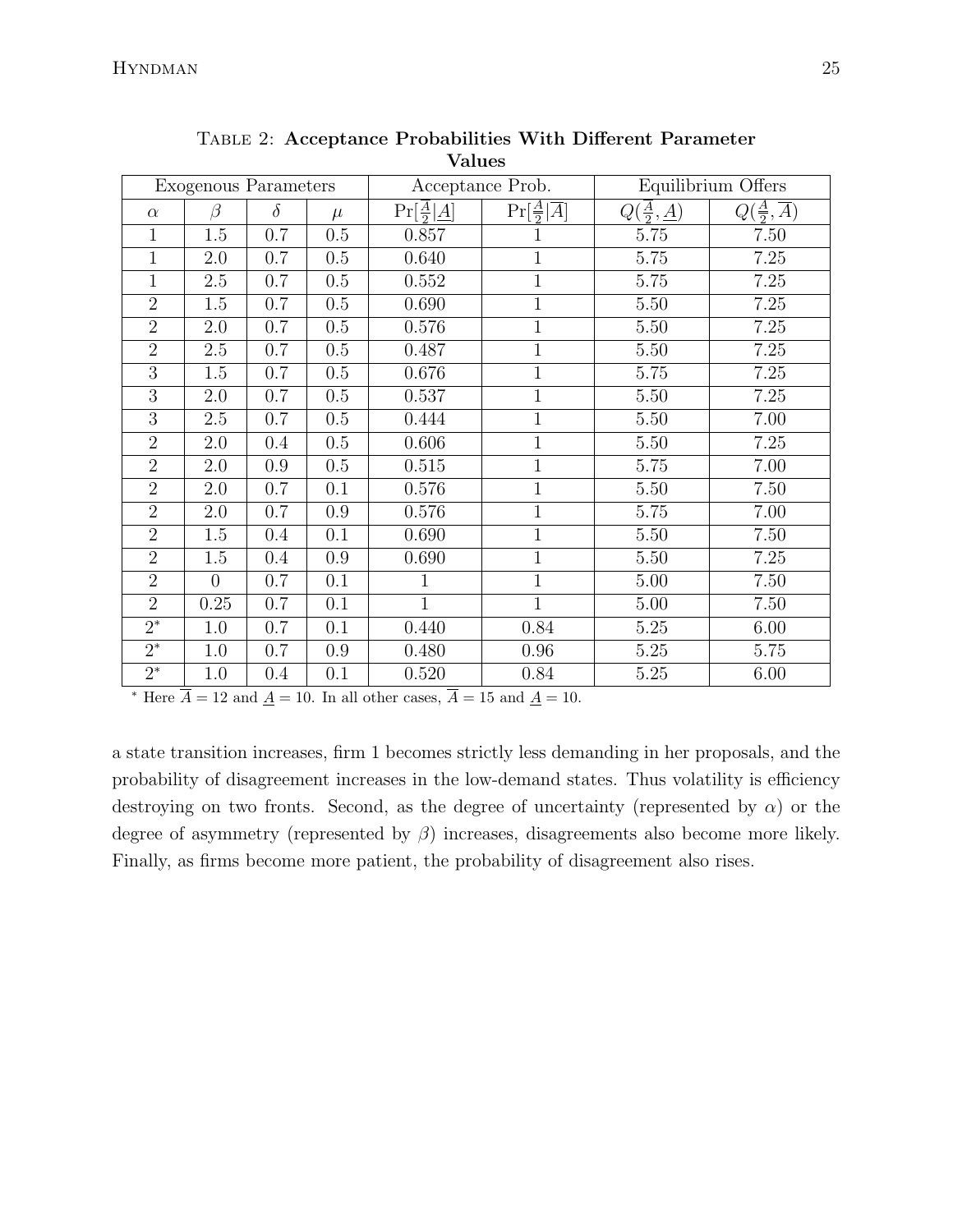# Appendix B: Figures & Tables



Figure 8: Cumulative Abnormal Return Functions (All Meetings)

(c) Exploration & Drilling Companies

 $-0.04$ 

-20 -15 -10 -5 0 5 10 15 20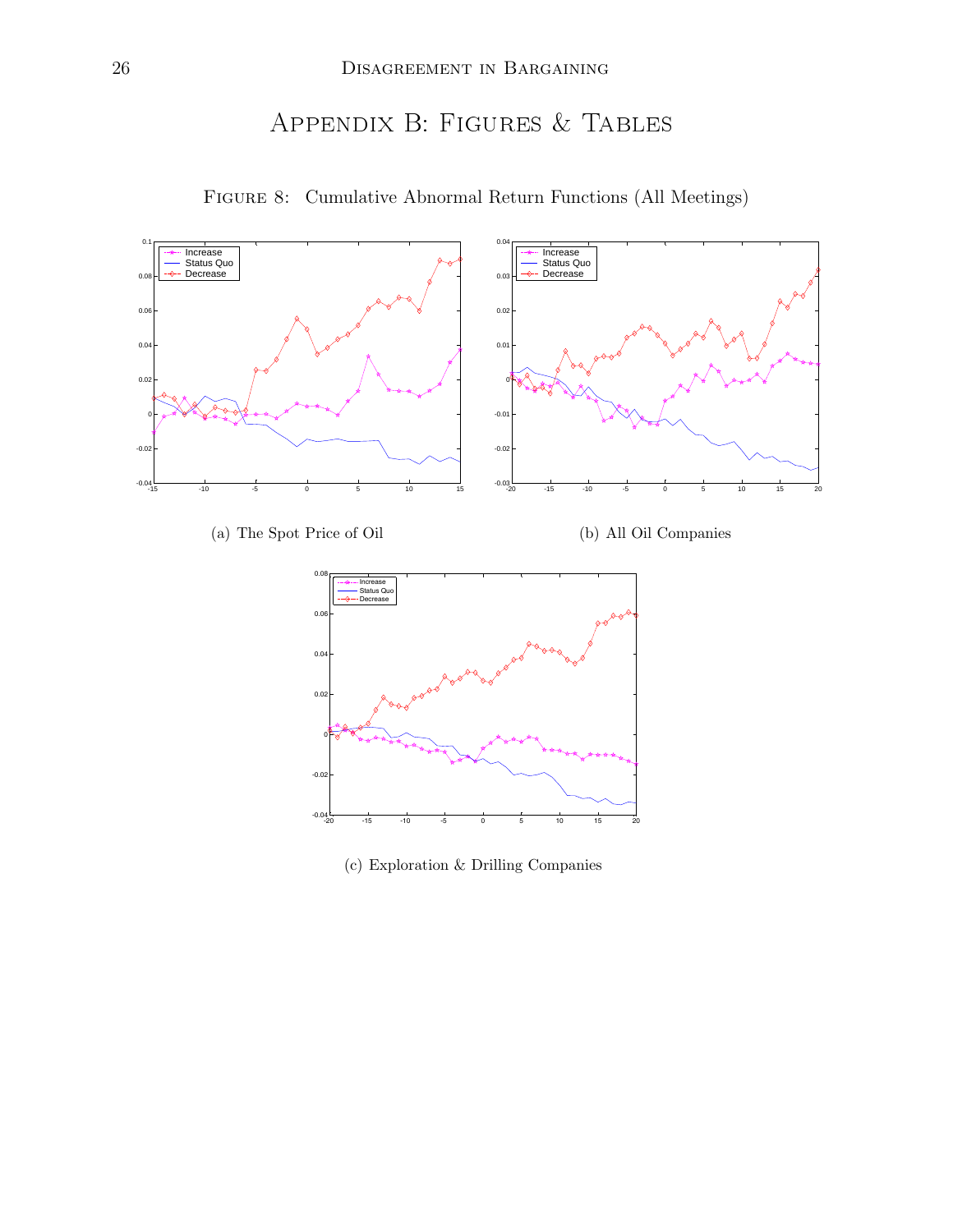



(c) All Oil Companies

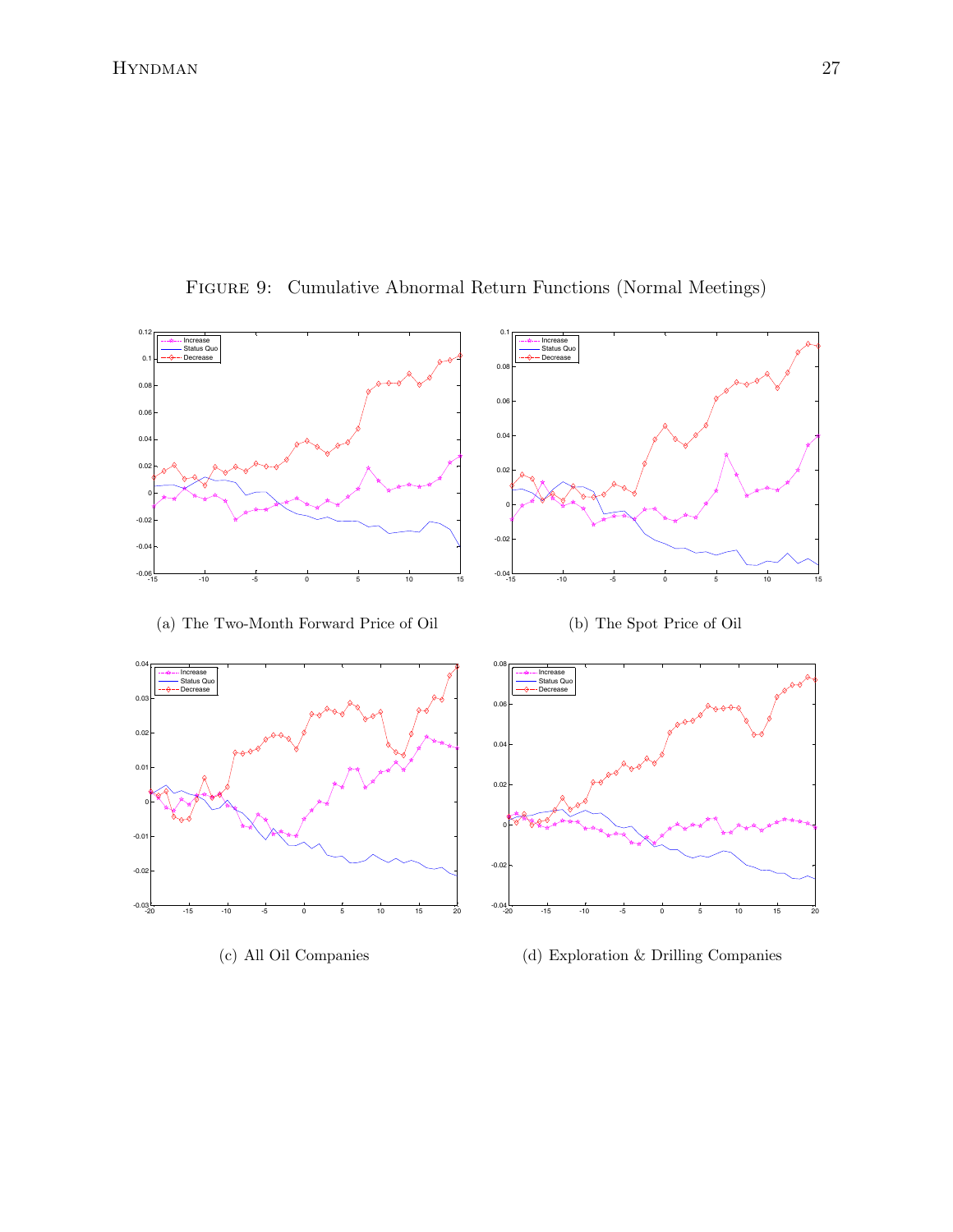| Start Date                          | End Date             | $\text{Meeting}^{\flat}$ | $\Delta$ Quota <sup>†</sup> | $\Delta_{12}$ Invent <sup>†</sup> | $\Delta_{12}$ Resid Dem <sup>#</sup> | $\Delta_{12}$ Price |  |
|-------------------------------------|----------------------|--------------------------|-----------------------------|-----------------------------------|--------------------------------------|---------------------|--|
| $28 - \text{Jul-}86$                | $5-Aug-86$           | ${\rm N}$                | $\theta$                    | $\overline{211.0}$                | 233.0                                | $-15.60$            |  |
| $6$ -Oct-86                         | $22-Oct-86$          | $\overline{E}$           | $161 - 239$                 | 237.0                             | 1169.0                               | $-13.80$            |  |
| $10$ -Dec-86                        | $20$ -Dec-86         | $\overline{\rm N}$       | $-705$                      | 134.0                             | 1701.0                               | $-14.55$            |  |
| $25$ -Jun-87                        | $27 - Jun-87$        | $\mathbf N$              | 800                         | 45.0                              | 1740.0                               | 5.80                |  |
| $9-Dec-87$                          | $14 - Dec-87$        | $\overline{\rm N}$       | $\boldsymbol{0}$            | 56.0                              | 414.0                                | $\overline{3.20}$   |  |
| $11\mbox{-} \mathrm{Jun}\mbox{-}88$ | $14$ -Jun-88         | $\overline{\rm N}$       | $\boldsymbol{0}$            | 135.0                             | 339.0                                | $-2.00$             |  |
| 21-Nov-88                           | 28-Nov-88            | $\overline{\rm N}$       | 800                         | $-32.0$                           | 3650.0                               | $-6.15$             |  |
| $5 - Jun-89$                        | $7 - Jun-89$         | $\overline{\rm N}$       | 1000                        | $0.0\,$                           | 1465.0                               | 2.20                |  |
| $22$ -Sep-89                        | $28$ -Sep-89         | MMC                      | 1000                        | $\overline{59.0}$                 | $\overline{0.0}$                     | 3.75                |  |
| $21-Nov-89$                         | $28-Nov-89$          | ${\bf N}$                | 1586                        | 89.0                              | $-297.0$                             | 6.55                |  |
|                                     | $4-May-90$           | $\overline{?}$           | $\theta$                    | 157.7                             | 990.7                                | $-1.80$             |  |
| $26 - \text{Jul-}90$                | $27 - \text{Jul-}90$ | $\overline{\text{N}}$    | 405                         | 124.4                             | 3356.0                               | $-3.40$             |  |
| $12$ -Dec-90                        | $13 - Dec-90$        | $\overline{\text{N}}$    | $\theta$                    | 92.4                              | $-2889.9$                            | 9.40                |  |
| $11-Mar-91$                         | $12-Mar-91$          | $\overline{\rm MMC}$     | $-193$                      | $-21.2$                           | $-566.0$                             | $-1.85$             |  |
| $4-Jun-91$                          | $4-Jun-91$           | $\overline{\text{N}}$    | $\boldsymbol{0}$            | $-73.3$                           | 940.4                                | 3.65                |  |
| $24$ -Sep-91                        | $25$ -Sep-91         | MMC                      | 1352                        | $\overline{26.4}$                 | 946.3                                | $-5.20$             |  |
| $26-Nov-91$                         | $27-Nov-91$          | $\overline{\text{N}}$    | $\boldsymbol{0}$            | 55.9                              | 2086.2                               | $-11.35$            |  |
| $12$ -Feb-92                        | $15$ -Feb- $92$      | MMC                      | $-668$                      | $\overline{47.2}$                 | 2197.2                               | $-2.40$             |  |
| $21$ -May-92                        | $22-May-92$          | $\overline{\rm N}$       | $\boldsymbol{0}$            | $-1.2$                            | 850.6                                | $-0.40$             |  |
| $16$ -Sep-92                        | 17-Sep-92            | MMC                      | 1218                        | $-56.0$                           | 431.5                                | $-0.55$             |  |
| 25-Nov-92                           | $27-Nov-92$          | $\mathbf N$              | 382                         | $-10.2$                           | 1854.0                               | $-3.02$             |  |
| $13$ -Feb- $93$                     | 16-Feb-93            | MMC                      | $-1000$                     | 66.0                              | 1329.9                               | 1.34                |  |
| $8 - Jun-93$                        | $10 - Jun-93$        | ${\rm N}$                | $\boldsymbol{0}$            | 89.2                              | 701.5                                | $-1.81$             |  |
| $25$ -Sep- $93$                     | $29-Sep-93$          | $\overline{\mathrm{E}}$  | 932                         | 114.7                             | 931.9                                | $-3.79$             |  |
| $23-Nov-93$                         | $24-Nov-93$          | $\overline{\rm N}$       | $\boldsymbol{0}$            | 72.9                              | 1218.0                               | $-3.31$             |  |
| $25$ -Mar-94                        | $26$ -Mar-94         | $\overline{\text{MMC}}$  | $\boldsymbol{0}$            | $-22.6$                           | $-2.6$                               | $-5.82$             |  |
| $21-Nov-94$                         | $22-Nov-94$          | $\overline{\rm N}$       | $\boldsymbol{0}$            | 32.2                              | $-845.6$                             | 1.21                |  |
| $19 - Jun-95$                       | $20$ -Jun-95         | $\overline{\text{N}}$    | $\overline{0}$              | $\overline{5.5}$                  | 326.1                                | $\overline{0.57}$   |  |
| $21$ -Nov-95                        | $22-Nov-95$          | $\overline{\text{N}}$    | $\overline{0}$              | $-76.7$                           | 827.5                                | $-0.91$             |  |
| $5 - Jun-96$                        | $7 - Jun-96$         | $\overline{\text{N}}$    | $\overline{513}$            | $-61.2$                           | $-1726.5$                            | 0.93                |  |
| $27-Nov-96$                         | $28-Nov-96$          | $\overline{\text{N}}$    | $\boldsymbol{0}$            | $-69.4$                           | $-684.1$                             | 5.28                |  |
| $25 - Jun-97$                       | $26 - \text{Jun-}97$ | $\overline{\text{N}}$    | $\overline{0}$              | 233.3                             | 5568.8                               | $\overline{1.25}$   |  |
| $26-Nov-97$                         | $1-Dec-97$           | $\overline{\text{N}}$    | 2467                        | 284.2                             | 6037.6                               | $-5.99$             |  |
| $30 - \overline{Mar-98}$            | $30$ -Mar-98         | $\overline{E}$           | $-1245$                     | $105.5\,$                         | 1656.1                               | $-4.91$             |  |
| $24$ -Jun-98                        | $24$ -Jun- $98$      | $\overline{\text{N}}$    | $-1868$                     | 173.6                             | 197.8                                | $-6.10$             |  |
|                                     | $30$ -Oct-98         | 7                        | $\theta$                    | 155.9                             | $-104.8$                             | $-5.53$             |  |
| 25-Nov-98                           | 26-Nov-98            | $\overline{\text{N}}$    | $\theta$                    | 124.4                             | 875.5                                | $-6.54$             |  |
| $23$ -Mar-99                        | $23$ -Mar-99         | Ν                        | $-1411$                     | 70.9                              | 2646.9                               | $-3.11$             |  |
| $27$ -Mar-00                        | $29$ -Mar- $00$      | $\mathbf N$              | 1500-1650                   | $-279.3$                          | $-2212.1$                            | 19.43               |  |
| $21 - Jun-00$                       | $21 - Jun-00$        | $\mathbf E$              | 800-1000                    | $-233.6$                          | $-1170.8$                            | 13.85               |  |
| $10-Sep-00$                         | $11-Sep-00$          | ${\rm N}$                | 800                         | $-171.8$                          | $-273.5$                             | 11.64               |  |
| $30$ -Oct-00                        | $30$ -Oct-00         | ${\rm N}$                | 500                         | $-165.6$                          | $-399.6$                             | $7.50\,$            |  |
| $17 - Jan-01$                       | $17 - Jan-01$        | $\overline{E}$           | $-1499$                     | $\overline{23.2}$                 | 1468.0                               | $-0.34$             |  |
| $16$ -Mar- $01$                     | $17-Mar-01$          | $\overline{\text{N}}$    | $-1000$                     | 71.8                              | $-878.4$                             | $-3.86$             |  |
| $3-Jul-01$                          | $3-Jul-01$           | $\overline{E}$           | $\theta$                    | 9.7                               | 115.0                                | $-7.05$             |  |
| $25$ -Jul-01                        | $25$ -Jul- $01$      | $\overline{\text{NM}}$   | $-1000$                     | 9.7                               | 115.0                                | $-7.05$             |  |
| $26$ -Sep-01                        | $27 - \text{Sep-}01$ | ${\rm N}$                | $\theta$                    | $90.6\,$                          | $-2296.2$                            | $-6.18$             |  |
| Continued on Next Page              |                      |                          |                             |                                   |                                      |                     |  |

### Table 3: Summary of OPEC Meetings; August 1986 – September 2002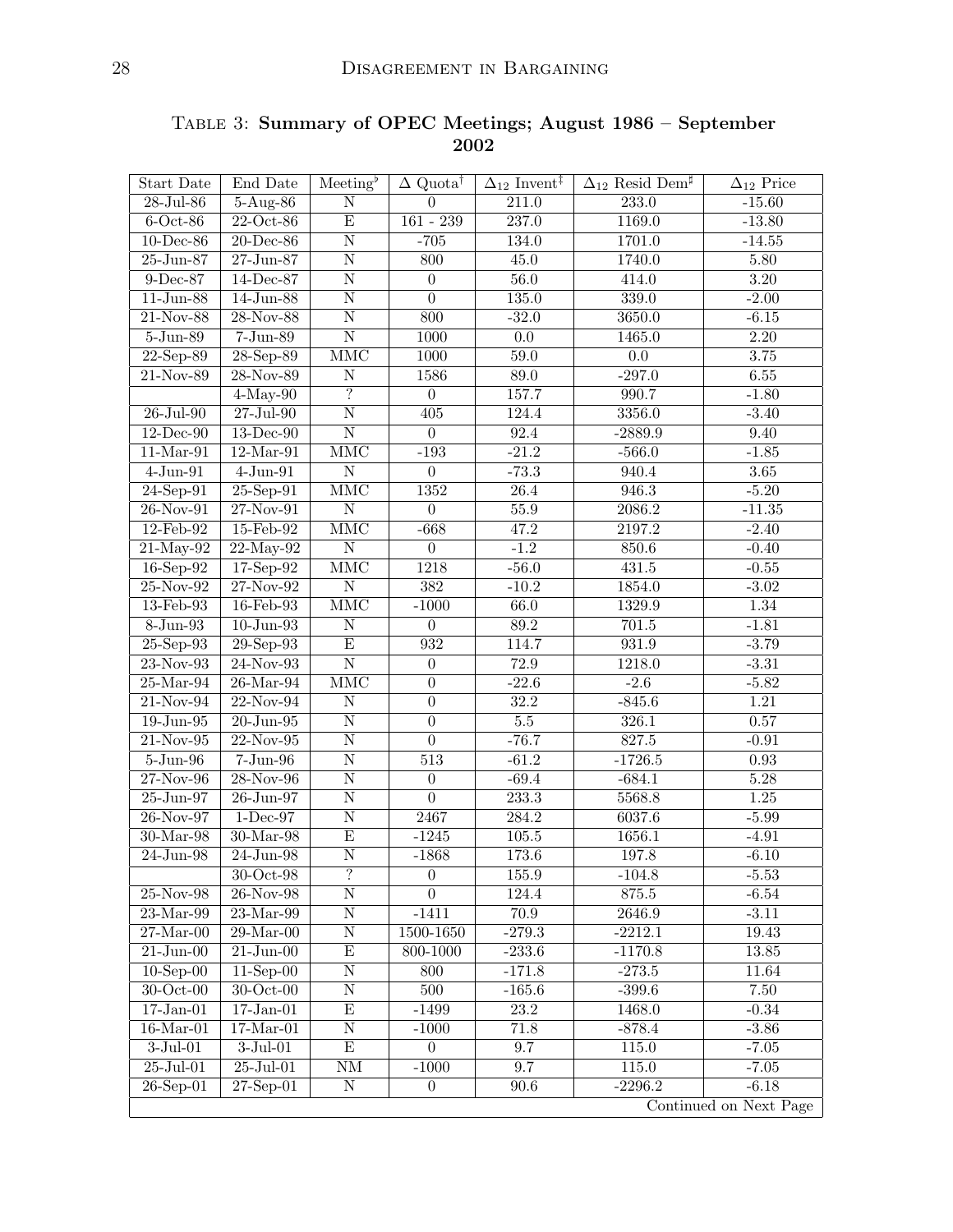| Start Date                                                                                               | End Date                                                        | $M!$ eeting <sup>b</sup> | $\Delta$ Quota <sup>†</sup> | $\Delta_{12}$ Invent <sup>‡</sup> | $\Delta_{12}$ Resid Dem <sup>#</sup> | $\Delta_{12}$ Price |  |  |  |
|----------------------------------------------------------------------------------------------------------|-----------------------------------------------------------------|--------------------------|-----------------------------|-----------------------------------|--------------------------------------|---------------------|--|--|--|
| $14-Nov-01$                                                                                              | $14-Nov-01$                                                     | E                        | $-1501$                     | 85.9                              | $-532.7$                             | $-12.72$            |  |  |  |
| $28$ -Dec-01                                                                                             | $28$ -Dec-01                                                    | E                        | $0^*$                       | 113.0                             | $-2842.7$                            | $-11.87$            |  |  |  |
| $15$ -Mar-02                                                                                             | $15$ -Mar-02                                                    | N                        |                             | 106.4                             | $-1348.2$                            | $-5.49$             |  |  |  |
| 26-Jun-02                                                                                                | 26-Jun-02                                                       | E,                       |                             | 92.5                              | $-1576.7$                            | $-2.67$             |  |  |  |
| $19-Sep-02$                                                                                              | $19$ -Sep-02<br>$-44.7$<br>1.80<br>114.0<br>N<br>$\mathbf{0}$   |                          |                             |                                   |                                      |                     |  |  |  |
| <sup>b</sup> N: normal meeting; E: extraordinary meeting; MMC: Ministerial Monitoring Committee Meeting. |                                                                 |                          |                             |                                   |                                      |                     |  |  |  |
|                                                                                                          | $\uparrow$ A. Oughs measured in the user da of hannels new day. |                          |                             |                                   |                                      |                     |  |  |  |

Table 3 – continued from previous page

† ∆ Quota measured in thousands of barrels per day.

 $\frac{1}{4}$   $\Delta_{12}$  Inventories measured in millions of barrels.

 $\sharp$   $\Delta_{12}$  Residual Demand measured in thousands of barrels per day.

<sup>∗</sup> Special meeting where previously announced conditional reduction is implemented.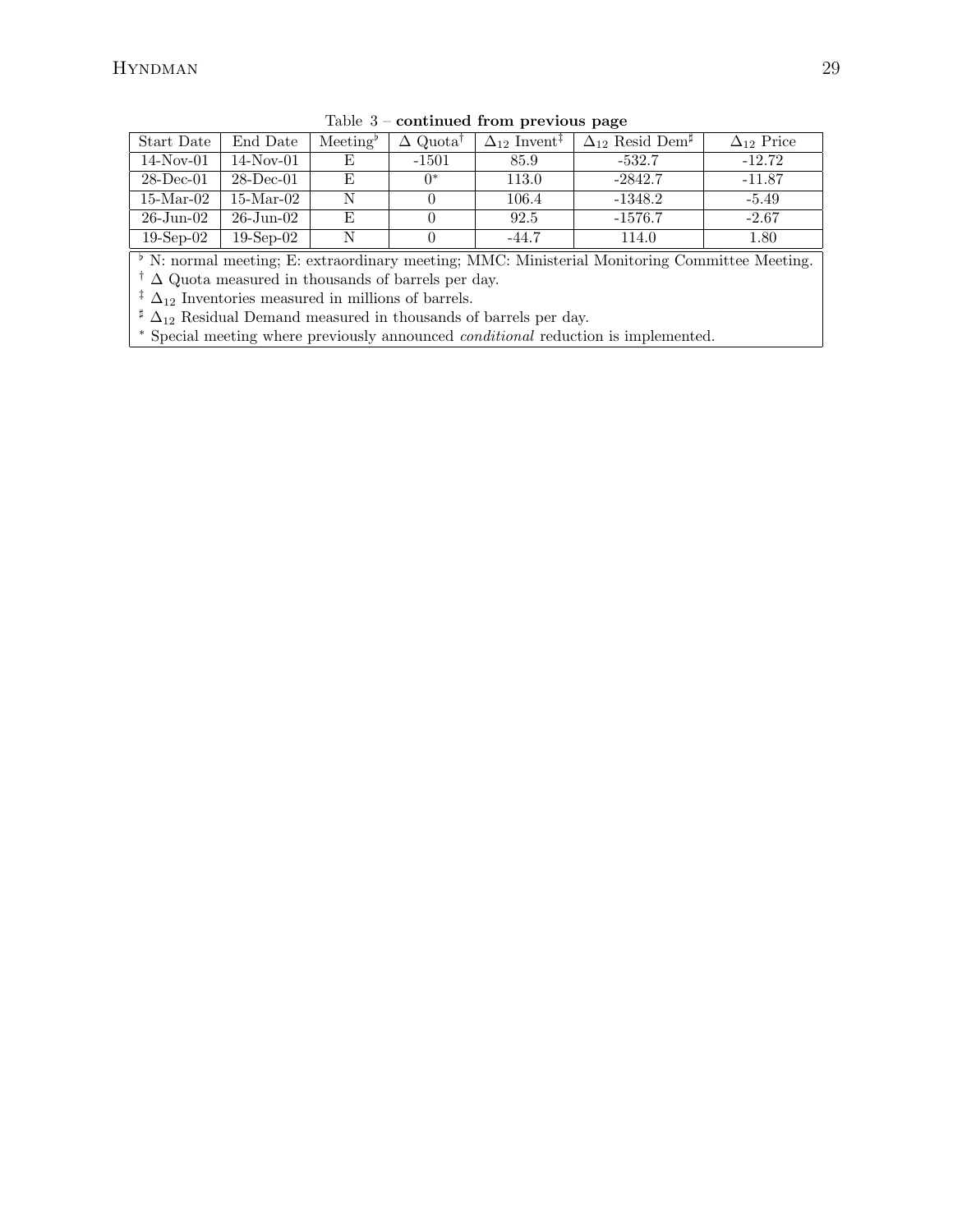| Event          | Q <sub>1</sub>   | $Q\uparrow$ | $Q \leftrightarrow$ | $Q \leftrightarrow$ | $Q\downarrow$    | $Q\downarrow$ |
|----------------|------------------|-------------|---------------------|---------------------|------------------|---------------|
| Day            | $\overline{CAR}$ | s.e.        | $\overline{CAR}$    | s.e.                | $\overline{CAR}$ | s.e.          |
| $-15$          | $-0.0109$        | 0.0048      | 0.0078              | 0.0047              | 0.008            | 0.0078        |
| $-14$          | $-0.0035$        | 0.0068      | 0.0059              | 0.0067              | 0.0107           | 0.0111        |
| $-13$          | $-0.0052$        | 0.0083      | 0.0045              | 0.0082              | 0.0128           | 0.0136        |
| $-12$          | 0.0014           | 0.0096      | 0.0011              | 0.0096              | 0.0057           | 0.0157        |
| $-11$          | $-0.0032$        | 0.0108      | 0.0041              | 0.0107              | 0.0086           | 0.0176        |
| $-10$          | $-0.0054$        | 0.0119      | 0.0098              | 0.0118              | 0.0031           | 0.0194        |
| $-9$           | $-0.0037$        | 0.0128      | 0.0058              | 0.0128              | 0.01             | 0.021         |
| $-8$           | $-0.0062$        | 0.0138      | 0.0079              | 0.0137              | 0.009            | 0.0225        |
| $-7$           | $-0.0144$        | 0.0147      | 0.0065              | 0.0146              | 0.0091           | 0.024         |
| $-6$           | $-0.0081$        | 0.0155      | $-0.0041$           | 0.0154              | 0.0082           | 0.0254        |
| $-5$           | $-0.008$         | 0.0163      | $-0.0041$           | 0.0162              | 0.0253           | 0.0267        |
| $-4$           | $-0.0081$        | 0.0171      | $-0.0045$           | 0.017               | 0.0274           | 0.0279        |
| $-3$           | $-0.0065$        | 0.0178      | $-0.011$            | 0.0177              | 0.0359           | 0.0292        |
| $-2$           | $-0.0051$        | 0.0186      | $-0.0141$           | 0.0184              | 0.0396           | 0.0304        |
| $-1$           | 0.0008           | 0.0193      | $-0.0186$           | 0.0191              | 0.0483           | 0.0315        |
| $\overline{0}$ | $-0.0011$        | 0.02        | $-0.0139$           | 0.0198              | 0.0398           | 0.0327        |
| $\mathbf{1}$   | $-0.0011$        | 0.0207      | $-0.0136$           | 0.0205              | 0.0259           | 0.0338        |
| $\overline{2}$ | 0.0001           | 0.0213      | $-0.0106$           | 0.0212              | 0.0301           | 0.0349        |
| 3              | $-0.0042$        | 0.022       | $-0.0096$           | 0.0218              | 0.0346           | 0.0359        |
| $\overline{4}$ | 0.0023           | 0.0226      | $-0.0108$           | 0.0224              | 0.0405           | 0.037         |
| $\overline{5}$ | 0.0066           | 0.0232      | $-0.0098$           | 0.0231              | 0.0445           | 0.038         |
| $\overline{6}$ | 0.022            | 0.0238      | $-0.0134$           | 0.0237              | 0.0698           | 0.039         |
| $\overline{7}$ | 0.0132           | 0.0244      | $-0.0136$           | 0.0243              | 0.0752           | 0.04          |
| 8              | 0.0087           | 0.025       | $-0.0222$           | 0.0249              | 0.0713           | 0.041         |
| 9              | 0.0083           | 0.0256      | $-0.0212$           | 0.0255              | 0.0725           | 0.0419        |
| 10             | 0.0088           | 0.0262      | $-0.0203$           | 0.026               | 0.0723           | 0.0429        |
| 11             | 0.0058           | 0.0268      | $-0.0229$           | 0.0266              | 0.0666           | 0.0438        |
| 12             | 0.0068           | 0.0274      | $-0.016$            | 0.0272              | 0.0807           | 0.0448        |
| 13             | 0.0089           | 0.0279      | $-0.0156$           | 0.0277              | 0.0936           | 0.0457        |
| 14             | 0.0195           | 0.0285      | $-0.0176$           | 0.0283              | 0.0916           | 0.0466        |
| 15             | 0.026            | 0.029       | $-0.0269$           | 0.0288              | 0.0946           | 0.0475        |

Table 4: Cumulative Abnormal Returns For The Two-Month Forward Price of Oil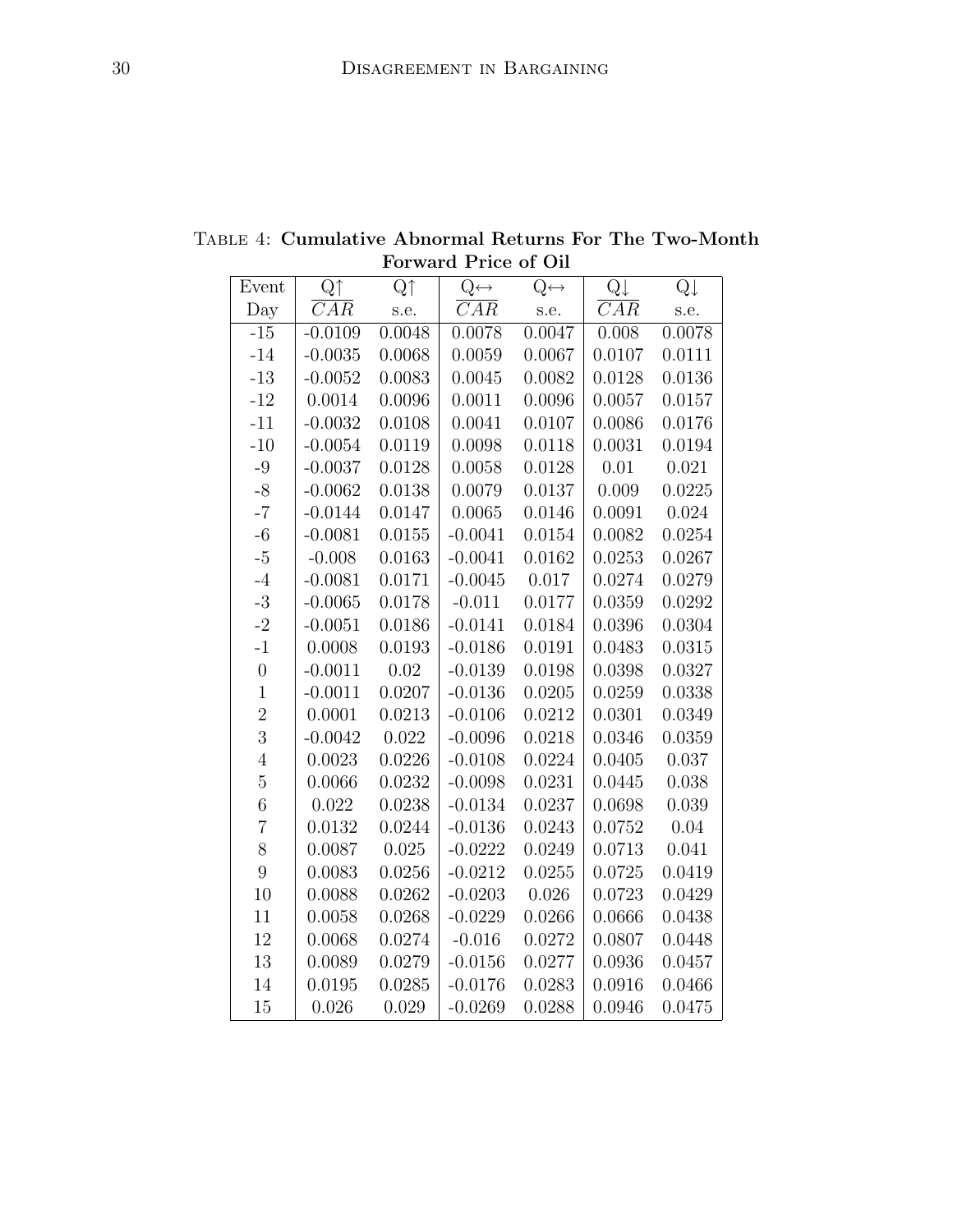| Event            | Q↑               | Q↑     | $\mathrm{Q}\mathord{\leftrightarrow}$ | $\mathrm{Q}\mathord{\leftrightarrow}$ | QĮ               | Q↓     |
|------------------|------------------|--------|---------------------------------------|---------------------------------------|------------------|--------|
| Day              | $\overline{CAR}$ | s.e.   | $\overline{CAR}$                      | s.e.                                  | $\overline{CAR}$ | s.e.   |
| $-15$            | $-0.0106$        | 0.0052 | 0.0094                                | 0.0053                                | 0.0091           | 0.0084 |
| $-14$            | $-0.0014$        | 0.0074 | 0.0066                                | 0.0075                                | 0.0111           | 0.0119 |
| $\mbox{-}13$     | 0.0003           | 0.0091 | 0.0043                                | 0.0092                                | 0.0089           | 0.0147 |
| $-12$            | 0.0093           | 0.0105 | $-0.0005$                             | 0.0106                                | $-0.0002$        | 0.017  |
| $-11$            | 0.001            | 0.0118 | 0.0036                                | 0.0119                                | 0.0056           | 0.019  |
| $-10$            | $-0.0027$        | 0.0129 | 0.0105                                | 0.0131                                | $-0.0015$        | 0.0209 |
| $-9$             | $-0.0015$        | 0.014  | 0.0072                                | 0.0142                                | 0.0039           | 0.0227 |
| $-8$             | $-0.0029$        | 0.015  | 0.0091                                | 0.0152                                | 0.0019           | 0.0243 |
| $-7$             | $-0.0057$        | 0.016  | 0.0073                                | 0.0162                                | 0.0009           | 0.0259 |
| $-6$             | $-0.0005$        | 0.0169 | $-0.0058$                             | 0.0171                                | 0.0022           | 0.0274 |
| $-5$             | $-0.0002$        | 0.0178 | $-0.0059$                             | 0.018                                 | 0.0256           | 0.0288 |
| $-4$             | 0.0001           | 0.0186 | $-0.0064$                             | 0.0189                                | 0.0249           | 0.0302 |
| $-3$             | $-0.0025$        | 0.0195 | $-0.0107$                             | 0.0197                                | 0.0316           | 0.0315 |
| $-2$             | 0.0017           | 0.0202 | $-0.0144$                             | 0.0205                                | 0.0434           | 0.0328 |
| $-1$             | 0.0061           | 0.021  | $-0.0189$                             | 0.0213                                | 0.0553           | 0.034  |
| $\boldsymbol{0}$ | 0.0044           | 0.0218 | $-0.0145$                             | 0.0221                                | 0.0491           | 0.0352 |
| $\mathbf{1}$     | 0.0047           | 0.0225 | $-0.016$                              | 0.0228                                | 0.0347           | 0.0364 |
| $\overline{2}$   | 0.0028           | 0.0232 | $-0.0153$                             | 0.0236                                | 0.0384           | 0.0376 |
| $\overline{3}$   | $-0.0006$        | 0.0239 | $-0.0144$                             | 0.0243                                | 0.0433           | 0.0388 |
| $\overline{4}$   | 0.0075           | 0.0246 | $-0.0158$                             | 0.025                                 | 0.0462           | 0.0399 |
| $\overline{5}$   | 0.0134           | 0.0253 | $-0.0158$                             | 0.0257                                | 0.0514           | 0.041  |
| $\sqrt{6}$       | 0.0335           | 0.026  | $-0.0156$                             | 0.0263                                | 0.0609           | 0.0421 |
| $\overline{7}$   | 0.023            | 0.0267 | $-0.0153$                             | 0.027                                 | 0.0654           | 0.0431 |
| 8                | 0.014            | 0.0273 | $-0.0254$                             | 0.0277                                | 0.062            | 0.0442 |
| $\overline{9}$   | 0.0134           | 0.028  | $-0.0263$                             | 0.0283                                | 0.0676           | 0.0452 |
| 10               | 0.0132           | 0.0286 | $-0.026$                              | 0.029                                 | 0.0667           | 0.0463 |
| 11               | 0.0102           | 0.0292 | $-0.0291$                             | 0.0296                                | 0.0597           | 0.0473 |
| 12               | 0.0136           | 0.0298 | $-0.0241$                             | 0.0302                                | 0.0766           | 0.0483 |
| 13               | 0.0174           | 0.0304 | $-0.0276$                             | 0.0309                                | 0.0891           | 0.0493 |
| 14               | 0.03             | 0.0311 | $-0.025$                              | 0.0315                                | 0.0871           | 0.0503 |
| 15               | 0.0373           | 0.0317 | $-0.0277$                             | 0.0321                                | 0.0898           | 0.0512 |

Table 5: Cumulative Abnormal Returns For The Spot Price of Oil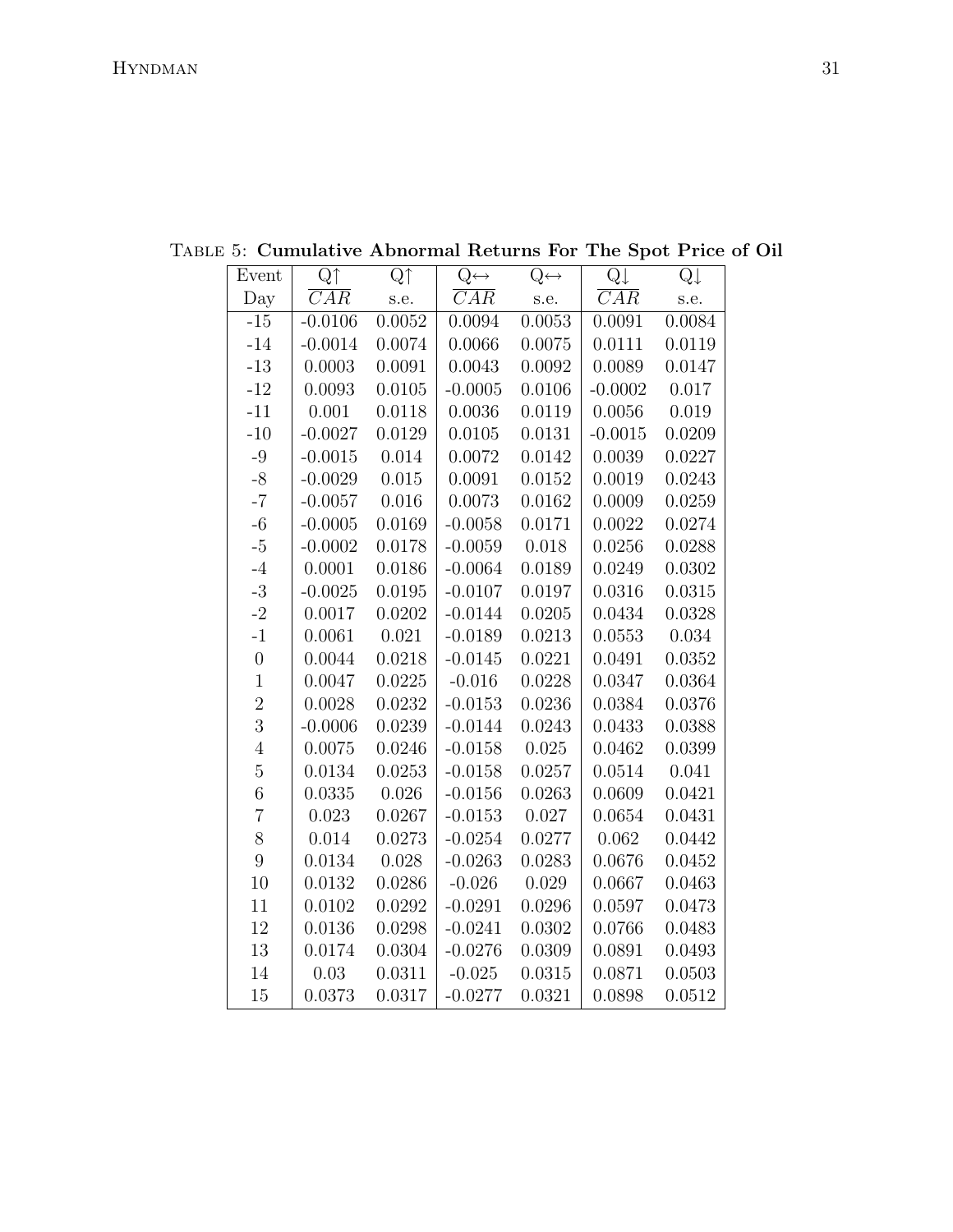| Event            | $Q\uparrow$      | $Q\uparrow$ | $Q \leftrightarrow$ | $Q \leftrightarrow$ | $Q\downarrow$    | $Q\downarrow$ |
|------------------|------------------|-------------|---------------------|---------------------|------------------|---------------|
| Day              | $\overline{CAR}$ | s.e.        | $\overline{CAR}$    | s.e.                | $\overline{CAR}$ | s.e.          |
| $-20$            | 0.0018           | 0.0024      | 0.0021              | 0.0020              | 0.0007           | 0.0034        |
| $-19$            | $-0.0002$        | 0.0035      | 0.0021              | 0.0028              | $-0.0014$        | 0.0048        |
| $-18$            | $-0.0025$        | 0.0043      | 0.0036              | 0.0034              | 0.0012           | 0.0058        |
| $-17$            | $-0.0034$        | 0.0049      | 0.0018              | 0.0039              | $-0.0026$        | 0.0068        |
| $-16$            | $-0.0012$        | 0.0055      | 0.0014              | 0.0044              | $-0.0023$        | 0.0076        |
| $-15$            | $-0.0020$        | 0.0061      | 0.0008              | 0.0049              | $-0.0040$        | 0.0083        |
| $-14$            | $-0.0009$        | 0.0066      | 0.0001              | 0.0053              | 0.0027           | 0.0090        |
| $-13$            | $-0.0036$        | 0.0071      | $-0.0016$           | 0.0057              | 0.0082           | 0.0097        |
| $-12$            | $-0.0052$        | 0.0075      | $-0.0044$           | 0.0060              | 0.0039           | 0.0103        |
| $-11$            | $-0.0019$        | 0.0080      | $-0.0047$           | 0.0064              | 0.0041           | 0.0109        |
| $-10$            | $-0.0053$        | 0.0084      | $-0.0021$           | 0.0067              | 0.0018           | 0.0115        |
| $-9$             | $-0.0062$        | 0.0088      | $-0.0047$           | 0.0070              | 0.0061           | 0.0120        |
| $-8$             | $-0.0119$        | 0.0092      | $-0.0061$           | 0.0073              | 0.0068           | 0.0125        |
| $-7$             | $-0.0109$        | 0.0095      | $-0.0065$           | 0.0076              | 0.0064           | 0.0130        |
| $-6$             | $-0.0077$        | 0.0099      | $-0.0095$           | 0.0079              | 0.0076           | 0.0135        |
| $-5$             | $-0.0090$        | 0.0103      | $-0.0112$           | 0.0082              | 0.0122           | 0.0140        |
| $-4$             | $-0.0139$        | 0.0106      | $-0.0086$           | 0.0085              | 0.0134           | 0.0145        |
| $-3$             | $-0.0111$        | 0.0110      | $-0.0117$           | 0.0088              | 0.0153           | 0.0150        |
| $-2$             | $-0.0128$        | 0.0113      | $-0.0122$           | 0.0090              | 0.0149           | 0.0154        |
| $-1$             | $-0.0131$        | 0.0116      | $-0.0122$           | 0.0093              | 0.0129           | 0.0159        |
| $\boldsymbol{0}$ | $-0.0061$        | 0.0119      | $-0.0114$           | 0.0095              | 0.0105           | 0.0163        |
| $\mathbf 1$      | $-0.0049$        | 0.0122      | $-0.0134$           | 0.0098              | 0.0070           | 0.0168        |
| $\overline{2}$   | $-0.0017$        | 0.0125      | $-0.0115$           | 0.0100              | 0.0088           | 0.0172        |
| 3                | $-0.0033$        | 0.0128      | $-0.0143$           | 0.0103              | 0.0104           | 0.0176        |
| $\overline{4}$   | 0.0014           | 0.0131      | $-0.0160$           | 0.0105              | 0.0133           | 0.0180        |
| $\overline{5}$   | $-0.0004$        | 0.0134      | $-0.0162$           | 0.0108              | 0.0122           | 0.0184        |
| $\overline{6}$   | 0.0041           | 0.0137      | $-0.0183$           | 0.0110              | 0.0170           | 0.0188        |
| $\overline{7}$   | 0.0024           | 0.0140      | $-0.0192$           | 0.0112              | 0.0150           | 0.0192        |
| 8                | $-0.0019$        | 0.0143      | $-0.0187$           | 0.0115              | 0.0097           | 0.0196        |
| 9                | $-0.0002$        | 0.0146      | $-0.0180$           | 0.0117              | 0.0116           | 0.0200        |
| 10               | $-0.0008$        | 0.0149      | $-0.0205$           | 0.0119              | 0.0134           | 0.0204        |
| 11               | $-0.0001$        | 0.0152      | $-0.0233$           | 0.0121              | 0.0061           | 0.0208        |
| 12               | 0.0016           | 0.0154      | $-0.0212$           | 0.0124              | 0.0062           | 0.0212        |
| 13               | $-0.0007$        | 0.0157      | $-0.0228$           | 0.0126              | 0.0102           | 0.0216        |
| 14               | 0.0039           | 0.0160      | $-0.0223$           | 0.0128              | 0.0163           | 0.0219        |
| 15               | 0.0054           | 0.0163      | $-0.0238$           | 0.0130              | 0.0227           | 0.0223        |
| 16               | 0.0075           | 0.0165      | $-0.0235$           | 0.0133              | 0.0209           | 0.0227        |
| 17               | 0.0059           | 0.0168      | $-0.0249$           | 0.0135              | 0.0248           | 0.0230        |
| 18               | 0.0050           | 0.0171      | $-0.0252$           | 0.0137              | 0.0242           | 0.0234        |
| 19               | 0.0047           | 0.0173      | $-0.0263$           | 0.0139              | 0.0281           | 0.0237        |
| 20               | 0.0044           | 0.0176      | $-0.0255$           | 0.0141              | 0.0318           | 0.0241        |

Table 6: Cumulative Abnormal Returns For Oil Companies Sub-Index